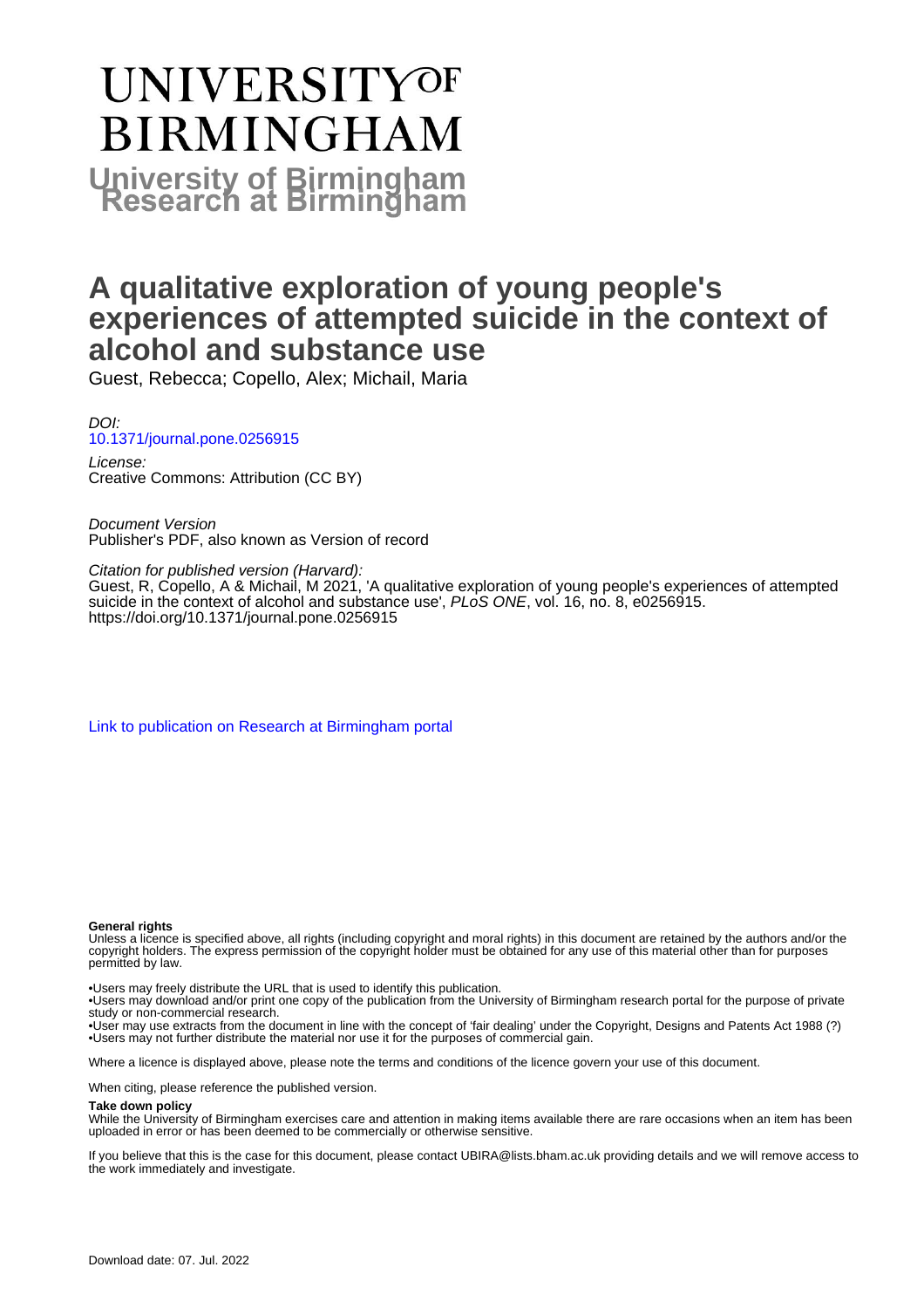

# **G** OPEN ACCESS

**Citation:** Guest R, Copello A, Michail M (2021) A qualitative exploration of young people's experiences of attempted suicide in the context of alcohol and substance use. PLoS ONE 16(8): e0256915. [https://doi.org/10.1371/journal.](https://doi.org/10.1371/journal.pone.0256915) [pone.0256915](https://doi.org/10.1371/journal.pone.0256915)

Editor: José J. López-Goñi, Universidad Pública de Navarra, SPAIN

**Received:** November 16, 2020

**Accepted:** August 18, 2021

**Published:** August 31, 2021

**Peer Review History:** PLOS recognizes the benefits of transparency in the peer review process; therefore, we enable the publication of all of the content of peer review and author responses alongside final, published articles. The editorial history of this article is available here: <https://doi.org/10.1371/journal.pone.0256915>

**Copyright:** © 2021 Guest et al. This is an open access article distributed under the terms of the Creative Commons [Attribution](http://creativecommons.org/licenses/by/4.0/) License, which permits unrestricted use, distribution, and reproduction in any medium, provided the original author and source are credited.

**Data Availability Statement:** All relevant data are within the paper and its Supporting [information](#page-17-0) files.

<span id="page-1-0"></span>RESEARCH ARTICLE

# A qualitative exploration of young people's experiences of attempted suicide in the context of alcohol and substance use

# $\mathsf{Re}$ becca Guest $\mathbf{D}^{1\ast}$ , Alex Copello<sup>1,2©</sup>, Maria Michail<sup>3©</sup>

**1** School of Psychology, University of Birmingham, Birmingham, United Kingdom, **2** Research and Innovation, Birmingham and Solihull Mental Health NHS Foundation Trust, Birmingham, United Kingdom, **3** Institute for Mental Health, School of Psychology, University of Birmingham, Birmingham, United Kingdom

☯ These authors contributed equally to this work.

\* Rebecca.guest@nhs.net

# Abstract

The aim of this study was to explore young people's experiences of the role and the processes underpinning the use of alcohol and/or other substances in attempts to end their life. Seven young people, aged 16–25 years old, were interviewed using in-depth, semi-structured interviews. Interpretative Phenomenological Analysis was used to analyse these interviews and develop an understanding of how young people understand their attempted suicide in the context of alcohol and/or other substance use. The analysis identified four superordinate themes reflecting young people's experiences across the seven interviews. Superordinate themes included: i) The complexity of relationships; ii) The double-edged sword of alcohol and substance use; iii) The straw that broke the camel's back; and iv) Reflecting on the on-going processes of recovery. The results of this study highlight the complex and multifaceted functions of the consumption of alcohol, and other drugs, in the experiences of young people attempting suicide. Young people described a number of inter and intrapersonal factors which impact upon their suicidal experiences including suicidal ideation and attempts. Participants reported using alcohol and substances as methods of coping with distress, low mood, hearing voices, anxiety and mania. However they also reflected on the impact that this has on their own suicidal ideation and attempts.

# **Introduction**

# **Suicide and young people**

Suicide is the second leading cause of death in 15 to 29-year olds globally [[1\]](#page-18-0) with evidence pointing towards a sustained increase in recent years—greater than in any other age group [\[2\]](#page-18-0). Suicide is complex and often has more than one precipitant, including adverse childhood experiences (ACEs), abuse, neglect, academic pressures, substance and alcohol use; and, mental and physical ill health [[3\]](#page-18-0). The most significant predictors of completed suicide include a prior suicide attempt and previous self-harm, defined as any act of self-injury carried out by a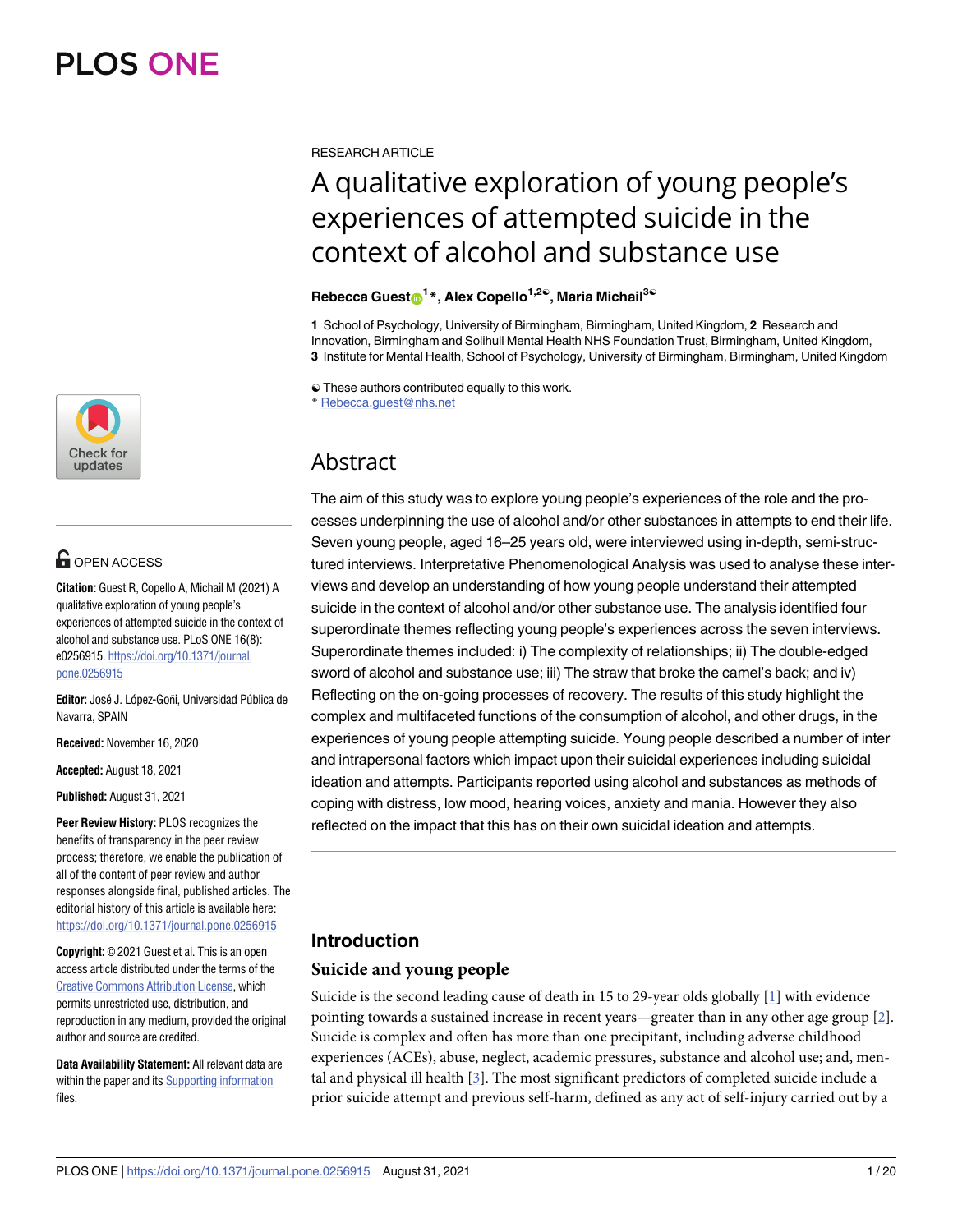<span id="page-2-0"></span>**Funding:** The author(s) received no specific funding for this work.

**Competing interests:** The authors have declared that no competing interests exist.

person, irrespective of their motivation [[4\]](#page-18-0). Fifty per cent (50%) of young people who die by suicide have previously self-harmed [[5](#page-18-0)]. Perceived family support [\[6\]](#page-18-0) and a sense of meaning in life [\[7\]](#page-18-0) are cited as being protective factors from suicide among young people.

# **The role of alcohol and substance use in youth suicide**

The links between alcohol, substance use and suicide are well documented  $[8-11]$  as are the mechanisms underpinning this relationship including impulsivity, depression and hopelessness [[12](#page-19-0)]. Evidence from the literature point towards a vicious cycle of individuals using alcohol to cope with the distress associated with suicidal experiences, for example suicide ideation which in turn can increase the prevalence and distress attached to those experiences [[13](#page-19-0)]. Esang & Ahmed (2018) [[14](#page-19-0)]reported that drinking alcohol at a young age, alongside binge drinking leads to increased suicide ideation in adulthood. They explain that those with alcohol dependence or substance use are more than 10 times more likely than the general population to die by suicide.. Indeed, evidence from the National Confidential Inquiry [\[5](#page-18-0)] found of those 20-24-year olds that died from suicide 40% had excessive alcohol use and that 33% of under 20s who self-harmed had high rates of excessive alcohol and 42% used substances. Although the association between alcohol, substance use and suicidal behaviour seems well-established [\[15\]](#page-19-0) (Borges et al, 2016), we do not know how young people understand and experience this relationship; and if and how they see the role of alcohol and substance use as an important contributing factor to their suicidal behaviour. Witt and Lubham (2018) [[16](#page-19-0)] have argued that, those who use alcohol or substances are frequently excluded from taking part in suicide prevention studies. Overall, there is insufficient attention paid to alcohol and other drug use in suicide prevention strategies.

The views of people with lived experience, including young people, should be at the heart of suicide prevention policy, guiding services on how to support these individuals in a way that is feasible and acceptable to them [\[3\]](#page-18-0). It is therefore vital to gain a deeper understanding of young people's experiences of the role of and processes underpinning the use of alcohol and/ or substance in attempted suicide. This could help us improve the identification and management of alcohol use as a suicide risk factor among young people, thus, informing future suicide prevention interventions for this population. For the purpose of this study, the term 'substance use' is used to describe any illicit drug use, not including alcohol.

# **Materials and methods**

# **Design**

A qualitative study based on semi-structured interviews with young people aged 16 to 25 years old who were under the care of a youth mental health service. The study was conducted in line with the consolidated criteria for reporting qualitative research  $[17]$  $[17]$  $[17]$  and the completed checklist can be found in S1 [Appendix](#page-17-0).

# **Material**

The interview topic guide was developed in collaboration with young people from a Patient Advisory Group from a local National Health Service (NHS) trust to ensure the questions were meaningful to the end users of the research; that the language and wording was acceptable so as to reduce potential negative impact on the participants. Members of the Patient Advisory Group were within the target age range of the study sample and all had their own lived experience of mental health difficulties including suicidal experiences. The group was also consulted on the acceptability of the participant information sheet, consent form and debrief sheet.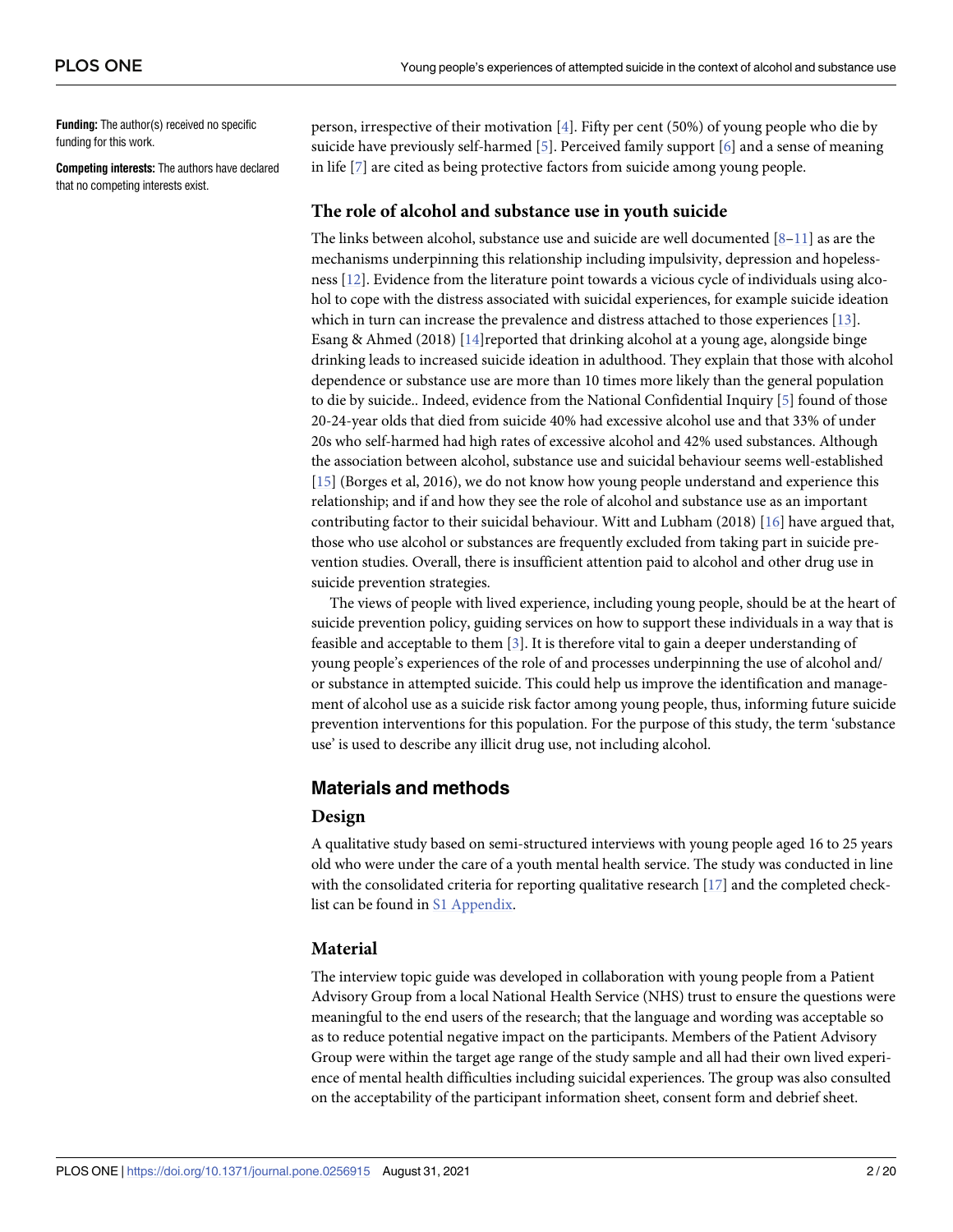<span id="page-3-0"></span>Additionally, the group helped to identify which services might be helpful for young people to know about following their participation in the study.

Ethical approval was obtained from the Health Research Authority (HRA). Research Ethics Committee reference: 19/WM/0082. Integrated Research Approval System: 257738.

#### **Participant recruitment**

A purposive sampling method was utilised in order to identify participants for the study.

Participants were recruited from two NHS trusts in the UK who provide mental health services to individuals aged 16 to 25 years old. The first author (RG) attended multi-disciplinary team meetings to speak to team members about the research; and, requested staff to identify any individuals who met the study criteria, provide them with information about the study and gain consent from the young person for RG to contact them directly to discuss their participation in the study. See [S2–S5](#page-18-0) Appendices for recruitment information. Potential participants were contacted via email or telephone to ensure they met the inclusion criteria and answer any questions they had about the research before agreeing a time and date for the interview.

Inclusion criteria were as follows:

- Aged 16–25 years old
- Be under the care of the local Child and Adolescent Mental Health Service (CAMHS)
- Have a self-defined 'problematic' use of alcohol (and substances). A measure of alcohol use was deemed inappropriate by the young people's group that was consulted during the development of the project. Also, what is 'problematic' drinking is idiosyncratic.
- Speak fluent English

The only exclusion criterion involved having made a suicide attempt in the six months prior to taking part in the project due to attempts to limit the impact of participation on the individuals and manage risk, in line with advice received by the Research Ethics Committee.

# **Data collection**

Seven semi-structured interviews were conducted by the first author (RG) with each participant interview, ranging from approximately 40 to 75 minutes in length. All interviews were audio-recorded and later transcribed verbatim. Five interviews were conducted at the local mental health team where participants were usually seen by the teams that supported them. The other two interviews were conducted over the telephone at the participants' request. The topic guide questions covered: young people's experiences of attempting suicide, how things had changed, if at all, since their last attempt and what their experiences of alcohol and substances were and how, if at all, they thought the use of alcohol and substances affected their mental health. Following the interview, participants were offered an optional debrief session and were given a debrief information sheet with information of support services, none of the participants requested a debrief with a Psychologist that was independent of the study. Participants were given two weeks to withdraw from the study. None of the participants requested that their data be removed from the study.

#### **Data analysis**

Each transcript was analysed by lead researcher (RG) using the Interpretative Phenomenological Analysis (IPA) process, as described by Smith, Flowers & Larkin [[18](#page-19-0)]. IPA was chosen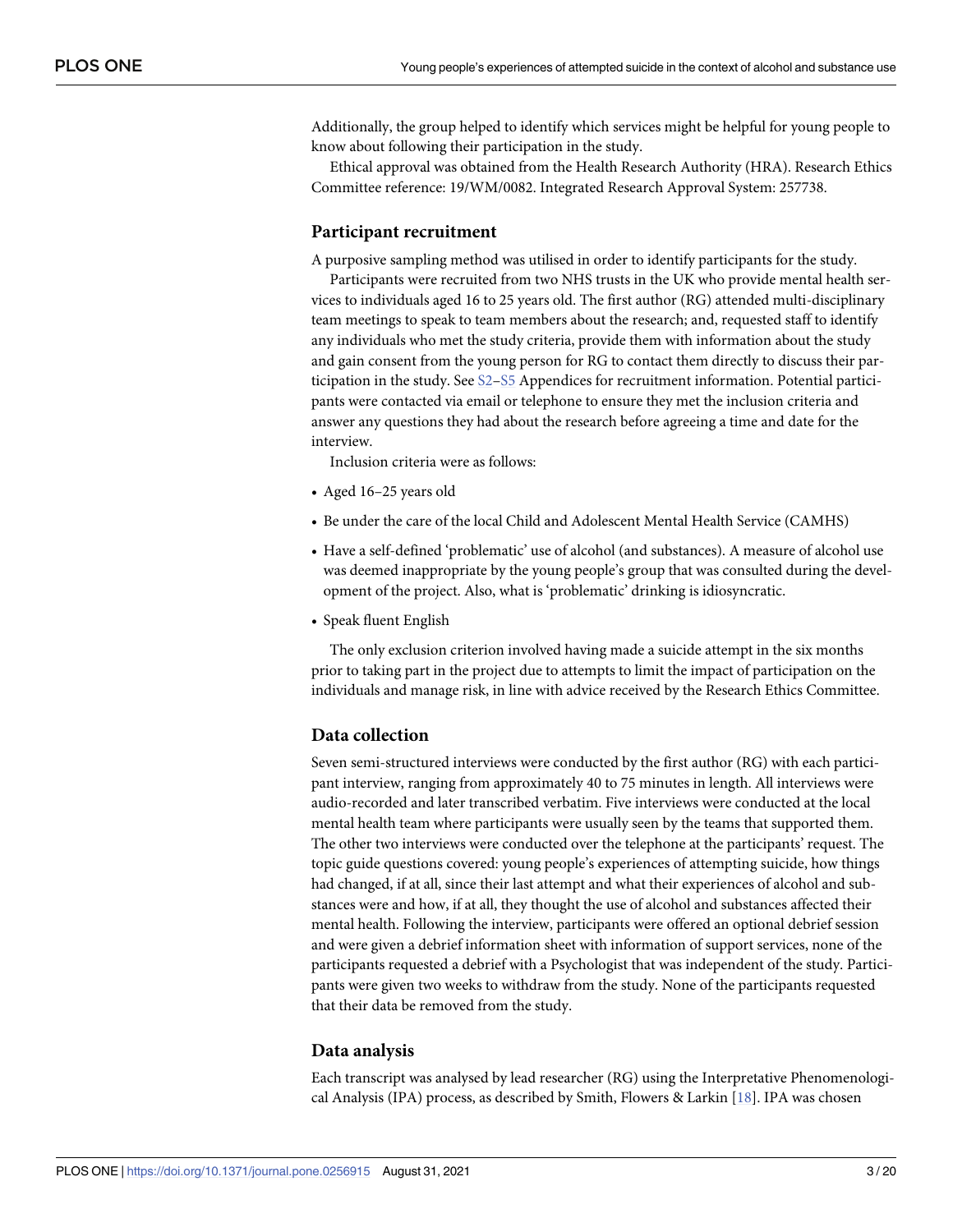<span id="page-4-0"></span>given the focus on the participant's individual and shared personal experiences rather than pre-defined categories or developing an overarching theoretical explanation. IPA enabled detailed exploration of how young people made sense of their experiences and therefore a total of seven participants was deemed acceptable [[18](#page-19-0)]

The first step of analysis involved 'reading and re-reading' each transcript in order to become familiar with the data. The next step involved 'coding' focusing on descriptive, linguistic and conceptual comments. After coding each transcript, potential identified subordinate themes were written on pieces of paper and arranged into possible overarching superordinate themes. Following this, a table of 'emergent themes' was created which comprised of an outline of superordinate and subordinate themes including quotes. A short reflections sections was also added on the experience of the interview and the analysis process. This process was followed for each participant. The emergent theme tables were then sorted using a similar paper cuttings exercise to identify any recurring, shared or contrasting themes across individual participants and were again sorted into superordinate and subordinate themes to develop a final thematic structure. Throughout all staged of analysis interpretations and ideas were discussed with a qualitative research peer group and supervisors in order to ensure the process was as robust as possible. At the time of the research RG was a female Trainee Clinical Psychologist, this was considered when reflecting on any findings.

### **Sample**

Six of the participants identified as female and one participant identified as male. Ages ranged from 16 to 24 years old (mean = 20) and all reported ethnicity as White British. All participants identified at least one occasion where their alcohol use had been 'problematic' and all spoke about using cannabis, with some also discussing their use of other substances e.g. methylenedioxymethamphetamine (MDMA), ketamine and cocaine. All participants were under the care of their local CAMHS. Some participants described on-going experiences of suicidal ideation and more recent experiences of attempting to end their life. Other participants described their mental health as 'stable' and described previous historical attempts. [Table](#page-5-0) 1 below provides brief information about each participant. All participants were given a pseudonym.

# **Results**

During the interviews, a number of important and powerful experiences were discussed related to interpersonal relationships, using alcohol and substances, harm to self and recovery. The analysis identified four superordinate themes and twelve subordinate themes which demonstrated how participants made sense of their experiences of attempting suicide and their understanding of the role of alcohol consumption and substances in relation to their mental health. This thematic structure is described in [Table](#page-6-0) 2 below. See S6 [Appendix](#page-18-0) for further supporting quotes.

# **1. The complexity of relationships**

This superordinate theme was discussed by all seven participants. Participants described difficult relationships with friends and family some of which have triggered or contributed to their mental health difficulties. However, they also spoke about the importance of feeling supported and able to talk to others.

**1.1 Keeping safe from others.** All participants described experiences of other people being unhelpful, not understanding their mental health needs and being treated in a stigmatising way by others. Participants often expressed feelings of not fitting in with others and a need to be independent and not a 'burden' on others. Some participants had experience of others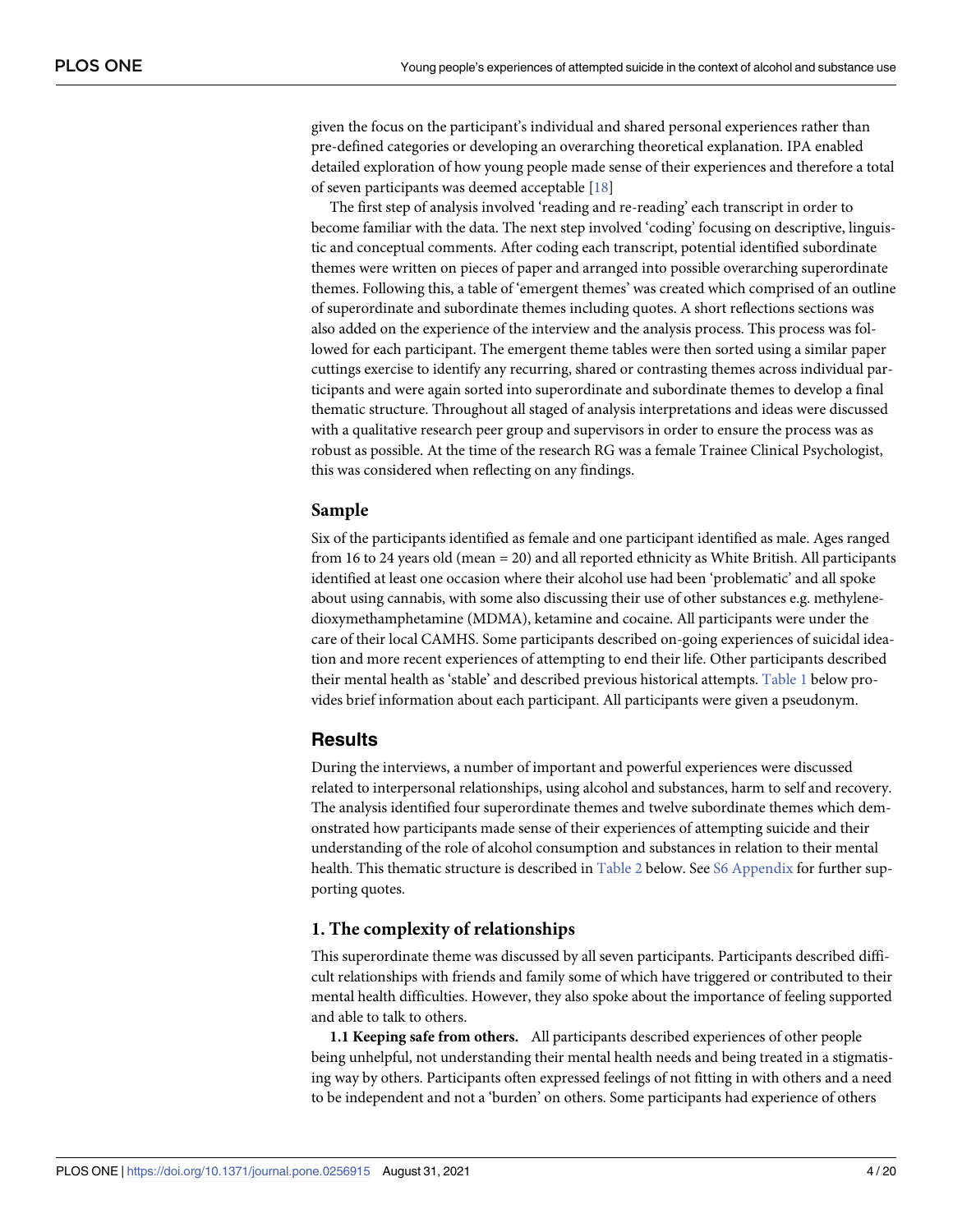<span id="page-5-0"></span>

|                  | Pseudonym Demographics and other information                                                                                                                                                                                                                                                                                                                                                                                                                                                                                                                                                                                                                                                                                                                                        |
|------------------|-------------------------------------------------------------------------------------------------------------------------------------------------------------------------------------------------------------------------------------------------------------------------------------------------------------------------------------------------------------------------------------------------------------------------------------------------------------------------------------------------------------------------------------------------------------------------------------------------------------------------------------------------------------------------------------------------------------------------------------------------------------------------------------|
| 1- Annie         | Annie currently lives with her parents and one sibling. She reported on-going suicidal ideation and a<br>number of difficult current life experiences and circumstances that were impacting on her mental<br>health. She explained that she is still accessing support from CAMHS and a Psychologist. She<br>described attempting to end her life on more than one occasion and talked about how her use of<br>solvents was closely linked to these attempts. Annie also had used alcohol and cannabis as a coping<br>strategy and would still occasionally drink alcohol or smoke cannabis. Annie appeared to become<br>angry as the interview progressed and spoke in detail about her experiences.                                                                               |
| $2 - \text{Li}z$ | Liz currently lives with her boyfriend who attended the interview with her. She reported that she was<br>still accessing support through CAMHS and had previously engaged in Dialectical Behavioural<br>Therapy (DBT), however was due to be discharged from the service and described her mental health<br>as 'stable'. Liz reported attempting to end her life on more than one occasion however appeared<br>uncomfortable at times going into further detail about some of her experiences. Her boyfriend<br>reported at the end of the interview that there were two main life events that impacted on Liz's<br>attempts to end her life; however, she did not wish to discuss these. Liz spoke about her use of alcohol,<br>cannabis and the misuse of prescribed medications. |
| 3- Sarah         | Sarah currently lives with her boyfriend. She reported that she is still accessing CAMHS and had<br>previously engaged in DBT. She described that her mental health is currently 'stable' and was open<br>and reflective throughout the interview. Sarah spoke in detail about her use of alcohol, which she now<br>limits, and the impact of this on her mental health. She also described occasionally smoking cannabis.<br>Sarah spoke about previous self-harm and overdose attempts which appeared to increase in severity<br>prior to her being supported by CAMHS.                                                                                                                                                                                                           |
| 4- Matt          | Matt is the only male participant. He currently lives with his dad and stepmother. Matt was the only<br>participant who described only using alcohol problematically on one occasion, as part of a suicide<br>attempt. Matt also described the use of cannabis and its impact on his mental health. Due to the<br>alcohol use and overdose, Matt has patchy memories of trying to end his life. He talked about his<br>negative experiences of services and the impact of this on his mental health.                                                                                                                                                                                                                                                                                |
| 5-Louise         | Louise currently lives with her parents. She reported that she is still using drugs and still has times<br>when she struggles with her mental health and suicidal ideation. She is accessing support from<br>CAMHS and is engaging in DBT as well as having support from a substance misuse service. Louise<br>spoke about a number of attempts to end her life, using a variety of methods. Louise drew strong links<br>to substance and alcohol use, her mental health and suicidality/ self-harm.                                                                                                                                                                                                                                                                                |
| 6-Holly          | Holly lives with her mum and spoke about the importance of her mum's support. She described her<br>experiences of attempting to end her life and use of alcohol. She also described occasional use of<br>cannabis. She spoke about her experiences of services, being given different labels, the use of mental<br>health terminology and her attempts to make sense of this. This all appeared to have an impact on her<br>mental health and identity.                                                                                                                                                                                                                                                                                                                             |
| 7- Belle         | Belle lives with her parents. She explained that she feels her mental health is 'stable' most of the time.<br>Belle spoke in detail about her first attempt to end her life and discussed other attempts and methods<br>that she had thought about. Belle spoke in detail about the impact of drug and alcohol use on her<br>mental health. Belle explained that she is currently still using drugs and alcohol. She described the<br>importance of her relationship with family and friends.                                                                                                                                                                                                                                                                                       |

#### **[Table](#page-4-0) 1. Information about the research participants.**

<https://doi.org/10.1371/journal.pone.0256915.t001>

being harmful, for example, being a victim of domestic violence, sexual assault or witnessing parental or gang related conflict. These experiences were then related to the development or perpetuation of mental health difficulties and suicidal ideation. Annie described her experiences of other people being violent towards her:

".... got a boyfriend, got into an abusive relationship, he used to beat me, he said he had an attachment disorder, if I would refuse to go he would tell me to kill myself, slit my throat, slit my wrists. So I would go and then get beat up and now it's my little brother beating me up *and saying nasty shit"*

*(Annie)*

It appears that having such experiences would consequently impact on the individual's willingness to engage with and trust the intentions of others.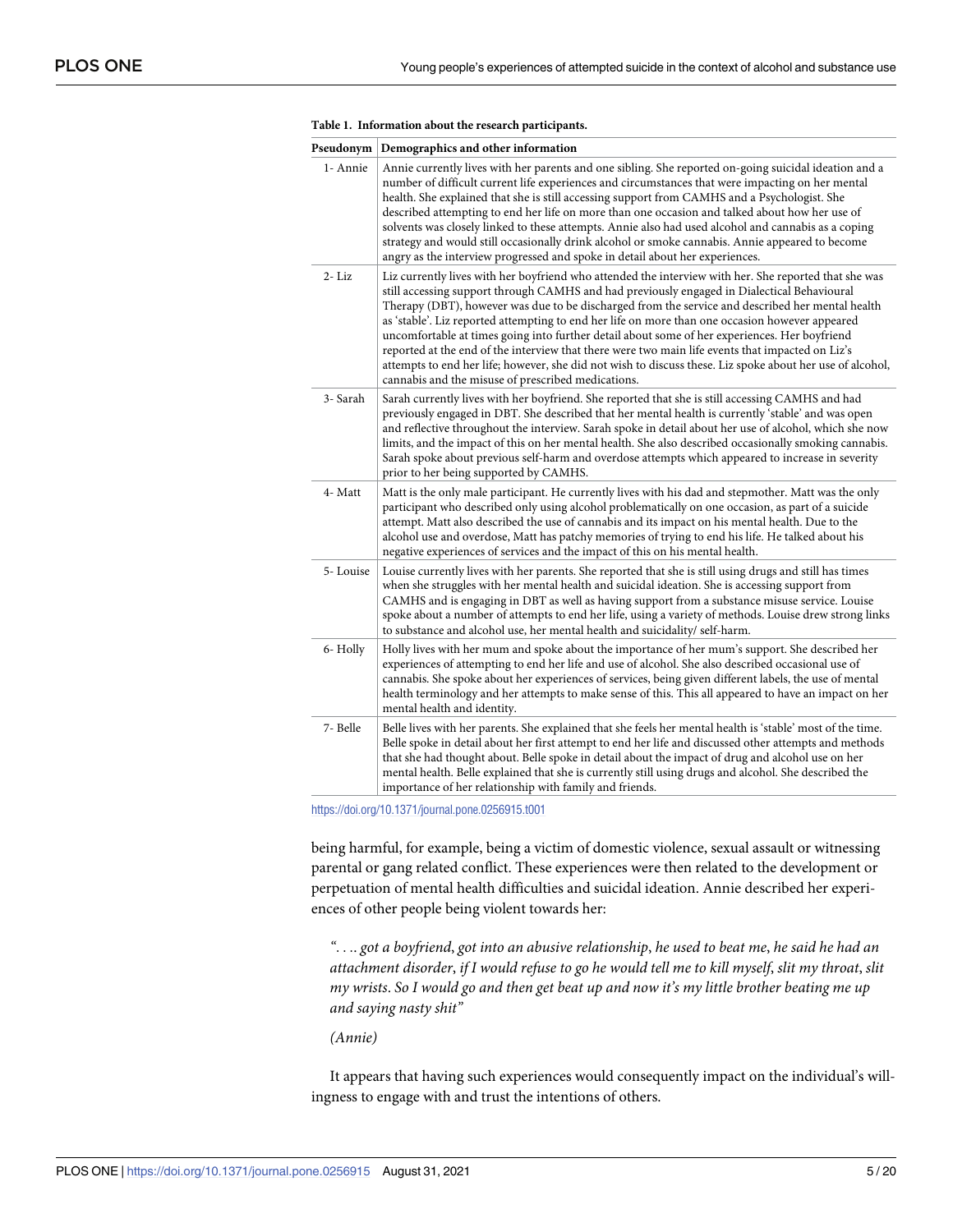| <b>Superordinate themes</b>                         | Subordinate themes                                             | Participants that contributed and % |
|-----------------------------------------------------|----------------------------------------------------------------|-------------------------------------|
| 1. The complexity of relationships                  | 1.1 Keeping safe from others                                   | $7/7(100\%)$                        |
|                                                     | 1.2 Still needing a connection despite the difficulties        | $7/7(100\%)$                        |
| 2. The double-edged sword of alcohol and substances | 2.1 Using alcohol/ substances to escape unwanted emotions      | $7/7(100\%)$                        |
|                                                     | 2.2 The adverse impact of alcohol/ substances on mental health | All (100%)                          |
|                                                     | 2.3 Others encouraging and normalising use                     | $5/7(71.4\%)$                       |
|                                                     | 2.4 The changing and unpredictable use                         | 6/7(85.7%)                          |
| 3. The straw that broke the camel's back            | 3.1 A gradual build up                                         | $5/7(71.4\%)$                       |
|                                                     | 3.2 Being determined to harm the self                          | $5/7(71.4\%)$                       |
| 4. Reflecting on the on-going process of recovery   | 4.1 Increasing understanding of the self and experiences       | 5/7(71.4)                           |
|                                                     | 4.2 Using alternative coping strategies                        | $7/7(100\%)$                        |
|                                                     | 4.3 Taking responsibility for recovery                         | $5/7(71.4\%)$                       |
|                                                     | 4.4 The emotional difficulty of reflecting                     | 6/7(85.7%)                          |
|                                                     |                                                                |                                     |

#### <span id="page-6-0"></span>**[Table](#page-4-0) 2. Participant themes.**

Each theme is described in detail below with illustrative verbatim quotes from participants included in order to support these descriptions.

<https://doi.org/10.1371/journal.pone.0256915.t002>

Belle also spoke about how others' lack of understanding and stigmatising views were difficult to negotiate when trying to explain her experiences:

"...so for me, to come in and try and explain to my parents who thought the people that self*harmed were seeking attention*, *to try and go and explain that to them*, *they were really confused they didn't have a clue what was going on*, *it's quiet funny looking back at it actually*, *urm you know*, *they didn't have a scooby what was going on do you know what I mean"*

#### *(Belle)*

This is an experience echoed by other participants who found that the "ignorance" of others regarding awareness of mental health problems was difficult for them in trying to gain support and help family and friends to understand. Another complication was a described 'mis-match' in understanding "I mean I still wanted to go (end his life), I think it was more, it was like a, I *mean I don't see it as a cry for help but a lot of people do"(Matt)*.

Many of the participants spoke about a feeling of not fitting in with others due to experiences of bullying, being excluded and mental health professionals struggling to find explanations for their reported symptoms. This notion of not fitting in then impacted upon their mental health and self-worth.

"I hated school, I didn't really get on with anybody urm, I just kind of was by myself and when I was in a group, I would always try and be like urm, the silly one, who always tries to make everyone laugh, just to try and fit in [ok] but it didn't work so I would I would get, the voices *in my head would tell me like oh you're worthless and things so I'd feel suicidal at school"*

*(Louise)*.

These experiences of individuals not feeling heard, cared for or actively harmed culminate in further feelings of isolation and threat which are known precipitants for mental distress [\[19,](#page-19-0) [20\]](#page-19-0).

**1.2 Still needing a connection despite the difficulties.** Despite the reported difficulty in relating to, and connecting with, others as described in the first subtheme, all participants described the importance and value in feeling supported, understood and heard by family,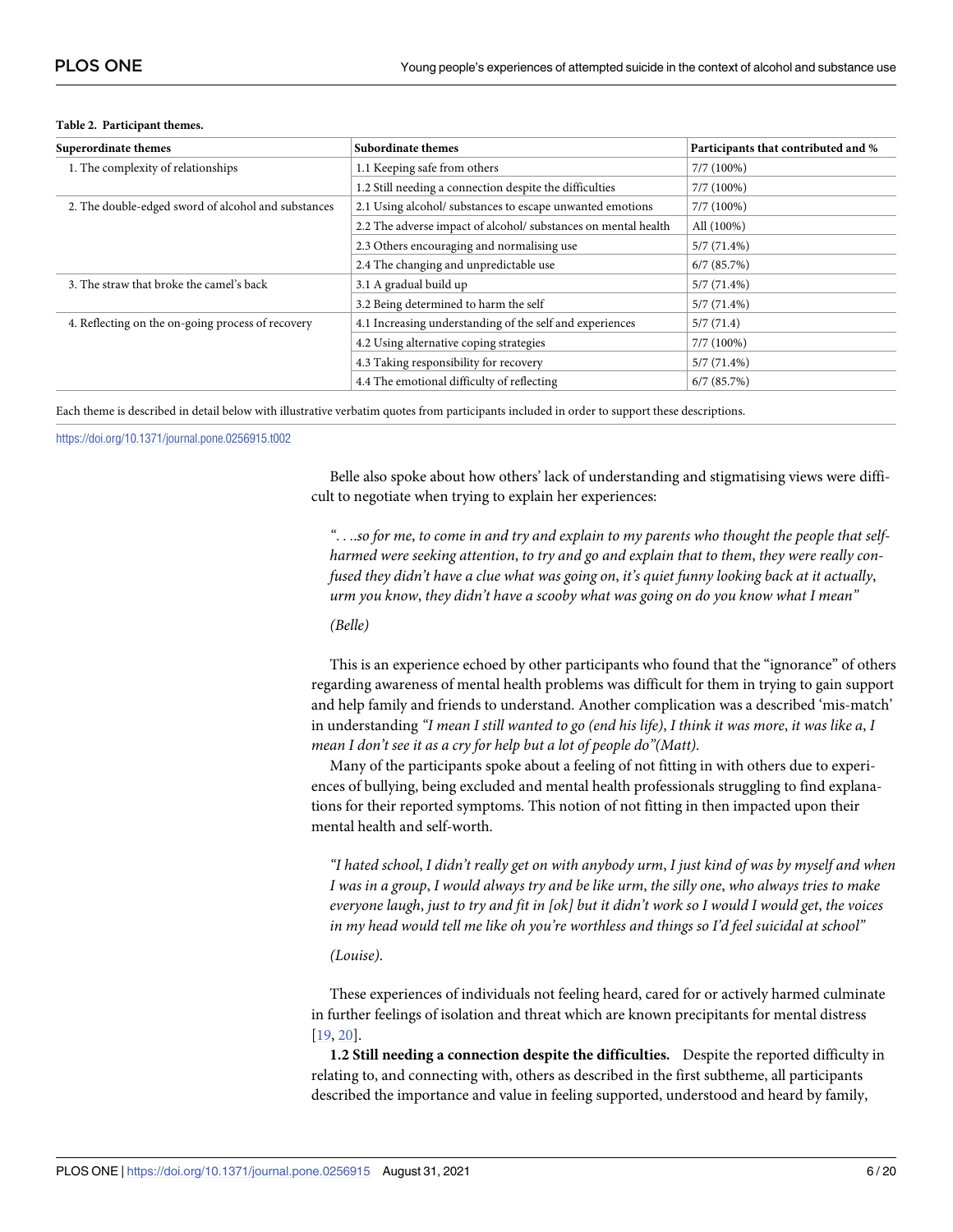friends and professionals. This tension between difficulties connecting yet needing connections was evident from their descriptions. They explained how difficult it is to talk to another person about their mental health, especially related to suicide, but also how helpful this can be. Liz talked about how being surrounded by supportive and positive individuals had a beneficial influence on her mental health:

*"yep*. . .*and I'm with happy people*. . .*personal support (mumbles)*, *I've got his family*, *my fam*ily, I've got all these people round me and I've got some good friends as well, whereas before, I *had some really toxic people"*

*(Liz)*

In addition to feeling supported by others, participants spoke about the importance of being able to talk to people about their feelings and experiences. Sarah explained that when it is difficult to talk to others, it can be helpful for people to ask how you are:

*"I think we just need to check in on people*, *you know*, *if people genuinely sat me down and* asked me if I was doing ok, I would have been honest, but nobody asked, you know I am not *blaming anyone else or saying that it's their fault but you know small things like that can really make a difference and if not stop*, *but at least delay something happening"*

#### *(Sarah)*

Belle also expressed how challenging it can be to reach out; nevertheless, stressed how important she feels that talking to others is and credited talking as one of the reasons that she is here to today.

"I think I can, the one thing I can say is, just when someone is feeling like shit, just talk, that's all you need, you need to talk out do you know what I mean and I'd like you to make that *very obvious because if I hadn't talk out I wouldn't be here*, *I wouldn't be alive"*

*(Belle)*

She *they're all involved in mental health some*

It appears that difficult life experiences and relationships with others, as well as feelings of not being understood and excluded by others is significant in making sense of participants' experience of attempting to end their life. Whilst supportive relationships with others, family, friends or services can provide hope and containment in very difficult times and for some individuals they felt that this was vital in them still being alive, at other times these same relationships could be very challenging.

## **2. The double-edged sword of alcohol and substances**

This superordinate theme was discussed by all participants. Individuals spoke about using alcohol and substances to help them manage their overwhelming emotions in response to difficult life events, their mental health difficulties and other stressors. They also talked about the impact of this use on their mental health, suicidal ideation and actions. Some participants spoke about the influence of others on their use of alcohol and substances and how their use may have changed over time.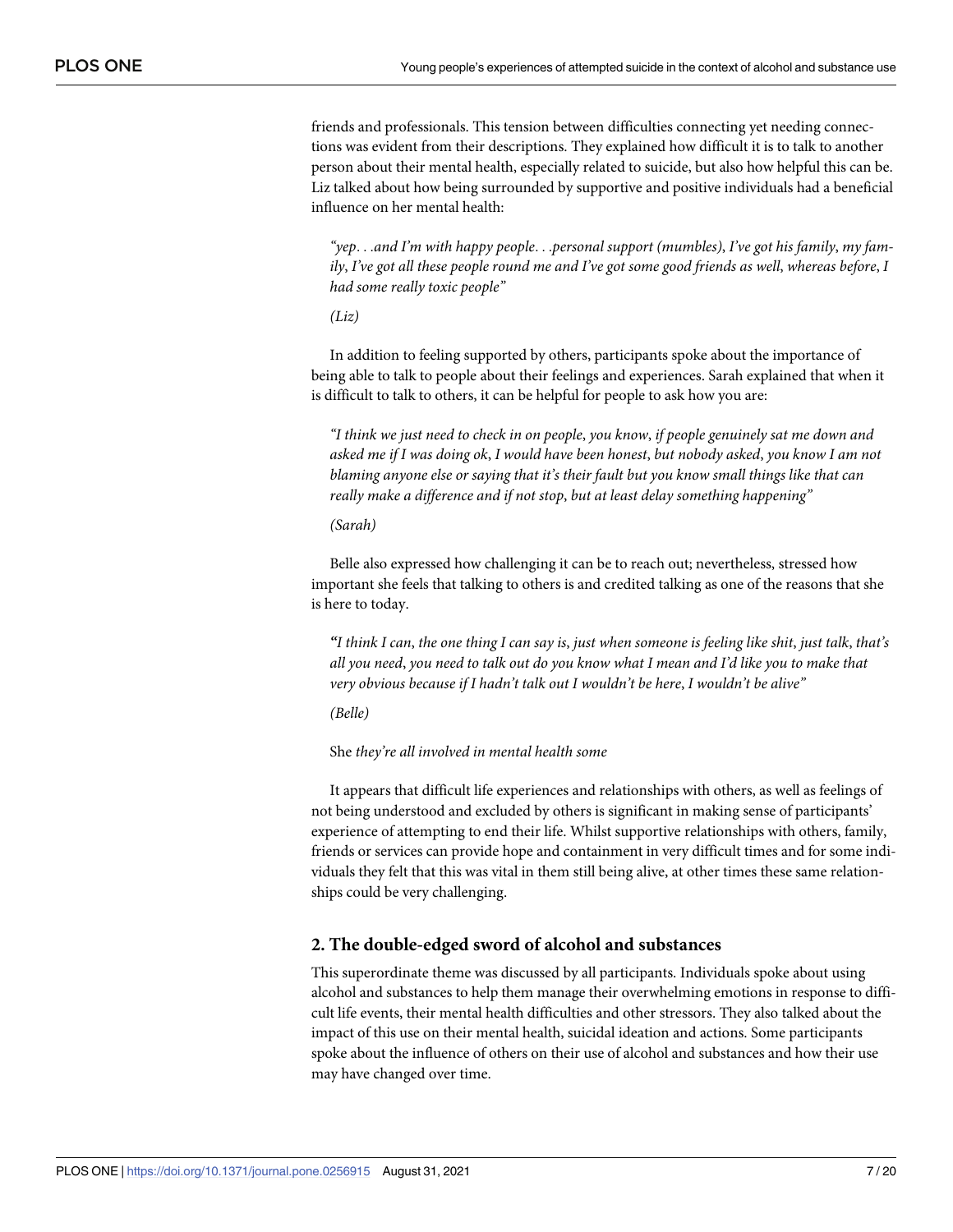**2.1 Using alcohol and substances to escape unwanted emotions.** All participants shared experiences of using alcohol and substances to cope with overwhelming emotions including significant anxiety and low mood. Although, for some the use of alcohol and substances served a different purpose, for example; *"probably both*, *I used to drink and smoke at the same time*, *it was more the cannabis that made me feel relaxed the alcohol used to make me feel really hyper [laughs]" (Liz)*.

As the quote illustrates, Liz used alcohol in order to improve her mood and cannabis to calm her down. Sarah spoke about using cannabis to cope with 'feeling risky' or with experiencing suicidal ideation, comparing cannabis to pro re nata (PRN, when necessary) medication:

"I find it's (cannabis) kind of a. . . (long pause) almost like a PRN in the sense of you know, if I find myself feeling a little risky it kind of it just, it lowers my risk, I'm not able to... I can't think if what I want to say sorry...I think it's just kind of the lack of thinking, like I can't think, I can move but it's not, you know it's that kind of, I physically am unable to hurt myself *if I wanted to*, *its more effort"*

*(Sarah)*

Holly also spoke about using alcohol to help down-regulate her system and how it became a coping strategy to aid in managing her 'high energy':

"I just noticed the effect, like being a student you drink right so, and then you learn about how alcohol affects you then, and if I calms you down, when you want to be calm you be like oh I'll *just have a drink [ok] I realise that's not healthy but at the time I didn't care so [ok]"*

*(Holly)*

Other individuals spoke about how alcohol and substances were both used in response to interpersonal conflict and the difficult emotions triggered as a result of this. Louise talked about using substances as a way of numbing the emotional pain triggered by family problems:

"well I was going through a bit of a rough patch, in my life where I found out that my dad wasn't my real dad and stuff [right ok], erm and it just kinda, I didn't really care anymore. So I was just like, I'm gunna start taking drugs and its helps and heals the pain by (mumbles) but *in the end it doesn't*, *it doesn't actually help with the pain [right] it just make things worse"*

*(Louise)*

Belle, on the other hand, spoke about alcohol as more of an automatic 'go-to' coping strategy after a stressful interaction with a significant other. This suggests that alcohol had become a learnt way of coping for her at that time:

"as soon as like that happened with him, I just went out drinking and I got drunk every night it was awful and I was just in such a bad way I just wanted to forget about it urm it made me *feel worthless*, *I made me feel like shit"*.

*(Belle)*

Alcohol and other substances, particularly cannabis, were used as coping strategies in response to what participants described as having a 'bad day', interpersonal conflict or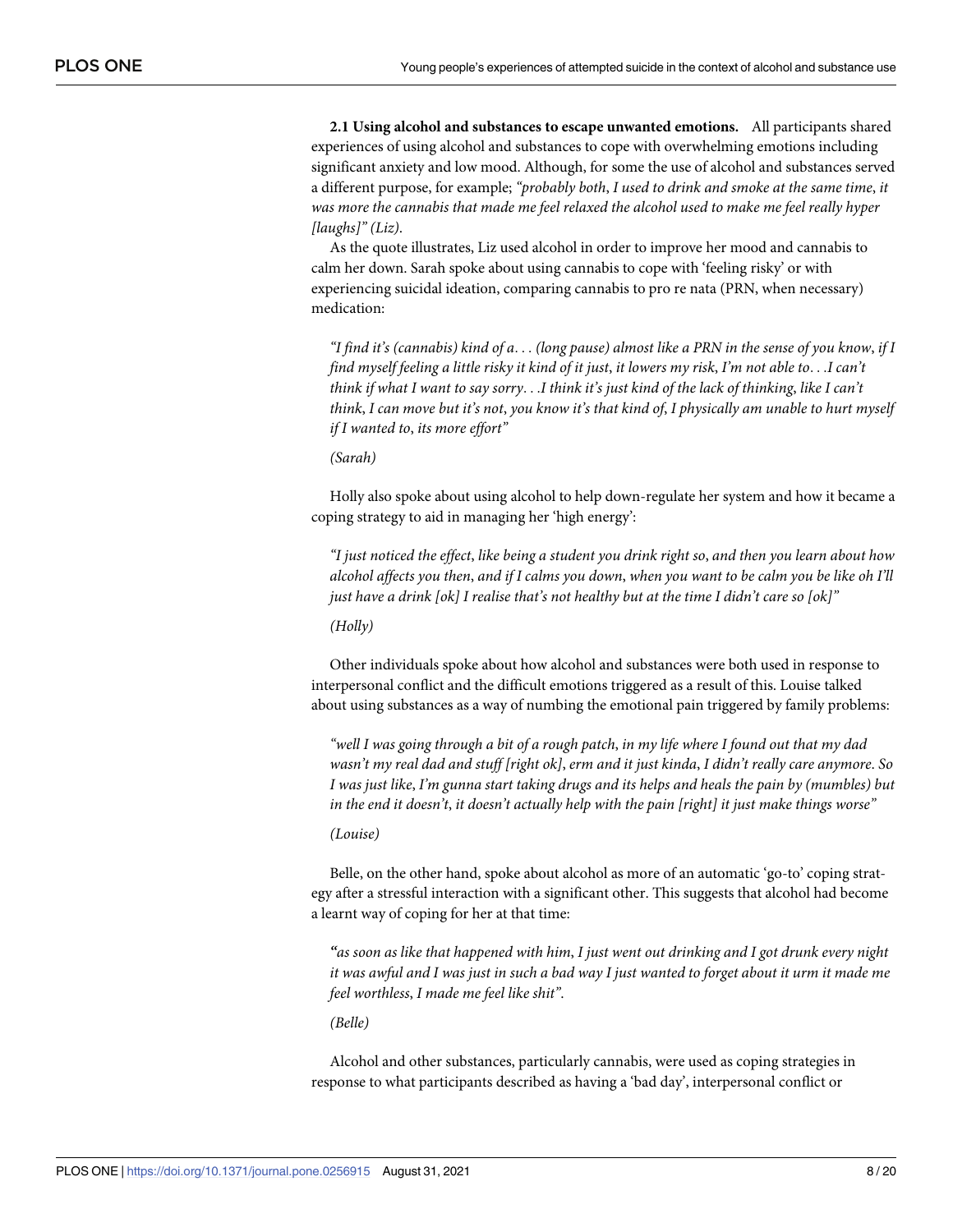overwhelming emotions. For some individuals, different substances served different purposes, and some felt more helpful than others. For example, cannabis was used by young people to reduce anxiety and alcohol in an attempt to improve mood.

**2.2 The adverse impact of alcohol and substances on suicidal experiences and mental health.** All participants reflected on the negative consequences of using alcohol and other substances as a way of managing emotions and interpersonal conflict. This subtheme highlights the effect coping in this way had on their suicidal ideation and other comorbid mental health difficulties. Annie explained that, in her experience, substances such as solvents and cannabis had negative effects on both her physical and mental health, whereas alcohol appeared to be less of a problem and potentially seen as helpful:

"I didn't eat for pretty much that whole two years, I barely ate, I ended up getting, I've got an *eating disorder now*, *so it's not only that it's probably*, *its ruined my insides*, *I mean*, *after I stopped doing solvent abuse*, *I threw up every day for about 3 months after it*, *I mean it's* just....alcohol, if you monitor it, it can help you, I don't knw about weed that much because it *sent me paranoid and it messed with my anxiety but solvent abuse*, *it fucks you up*, *that's the best way I can say it*.*"*

Louise described a somewhat different experience of alcohol use, making clear links between consuming alcohol and an increase in her suicidal ideation and behaviours:

*"when I drink erm*, *I get*, *obviously I get drunk [yeah] and the normal symptoms and that and* then urm, if I continue to drink after that, I go insane, like completely insane, well the once I did it, I went in the shower and I started to self-harm with a razor [ok] and my mates were there and they kicked down the door and took me out the shower and then I ran off and tried to jump out of my window to end my life urm, so that was one experience I've had, urm, pretty *much all similar on drink I just always feel suicidal*. . . *always get memories from the past [ok]* and urm it just brings everything up and I just, I can't deal with it so I end up self-harming, I *end up trying to take my life or having thoughts of taking my life"*

### *(Louise)*

Although not all young people described such a concrete link between alcohol and suicide, they mostly identified that alcohol did have an impact on how they felt the day after drinking. They spoke about becoming more emotional and less able to function, which in turn led to increased levels of distress.

Participants described a range of different ways in which alcohol consumption affected their mental and physical health and relationships. All participants suggested that there is an effect that may at the very least contribute to an increase in distress. This distress can then become part of an experience which leads to increased suicidal ideation. Others discussed a direct link between the use of alcohol and substances and an increase in thoughts to end their life.

**2.3 Others encouraging and normalising use.** Five participants contributed to this subordinate theme. They described experiences of other people introducing them to alcohol or substances or downplaying their use. Belle reported being introduced to using drugs by an exboyfriend and that this led to her using a number of different substances. Holly described that "my dad was addicted to alcohol so I guess that was another, oh this is a coping mechanism not *thinking for myself*, *this isn't healthy (laughs)* . . .*yeah drinking*, *smoking*, *drugs [ok] anything that would mind alter he did it"*. Sarah also described experiences of family members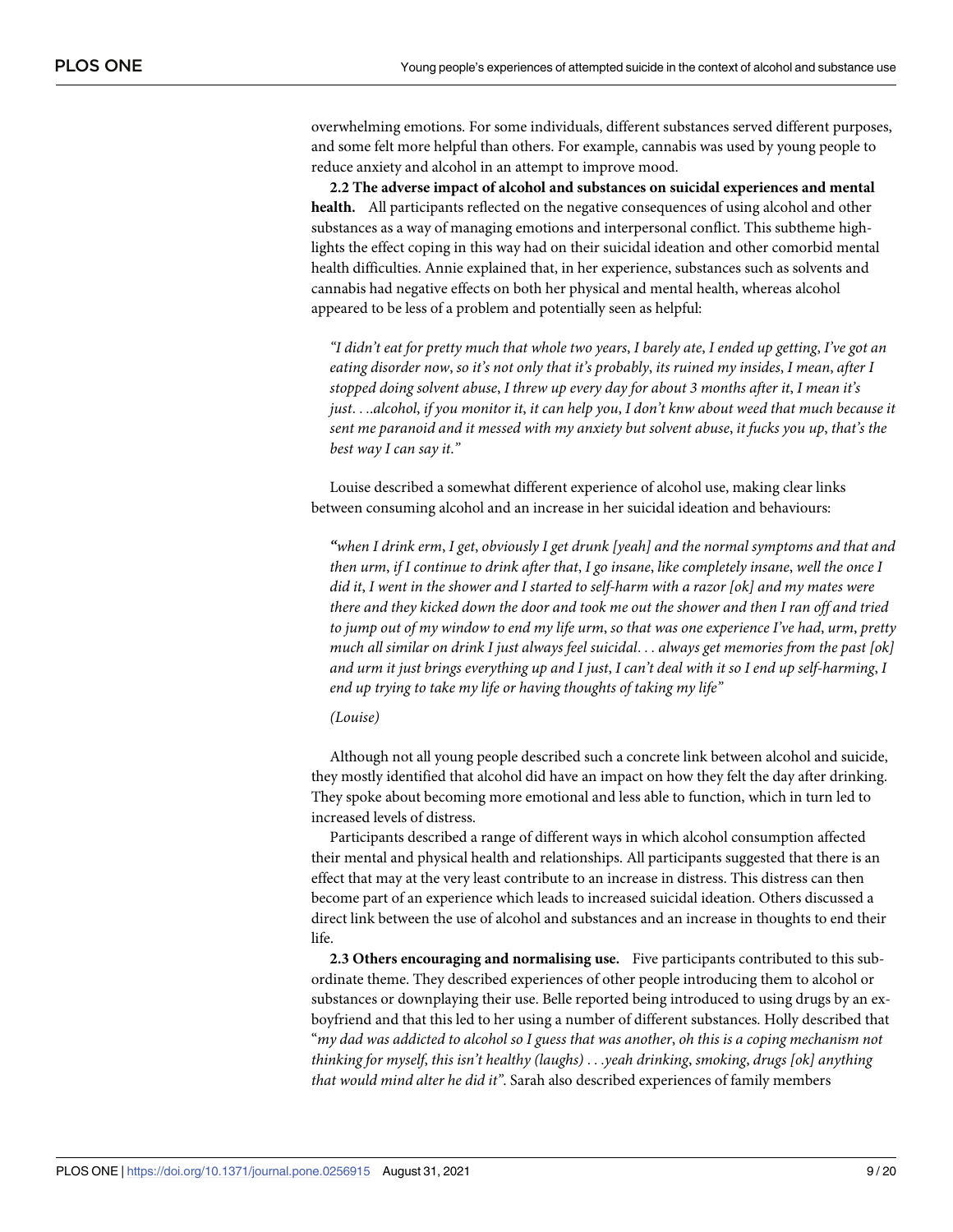excessively drinking alcohol and therefore her drinking was minimised and not taken seriously. She reported that society also normalises alcohol use:

you knows it's, even when my drinking was at its worst it was still seen as, oh she enjoys a" *glass of wine*, *people still thought it was this*, *funny*, *social*, *oh she just likes getting drunk*, where as in reality it was a way to destroy myself, and I think people see it as something fun *and light and it's not"*

*(Sarah)*

Liz and Matt spoke about using substances in more of a social context with peers; *"I guess* it's just socialising, if he rolls up a spliff or whatever [yeah] and we just end up smoking it" *(Matt)*. All of these participants appear to associate some of their alcohol or drug use to others and the influence that they have.

**2.4 The changing and unpredictable use.** Individuals also described how their use of alcohol and substances has changed or is continuing to change in response to reflections of the impact that this has on them; and, also the unpredictability of the effect of alcohol and substances on their mental health and suicidal experiences. Annie and Holly both reflected on being aware of their 'limit' and how alcohol may affect them; *"I don't get obliterated*, *cuz I don't* know whether I'm going to be a happy drunk or an angry drunk, I don't know, but I don't push *myself to that limit with alcohol" (Annie)*. Sarah and Louise also commented on the unpredictability of the effect of drugs and alcohol:

*"it just kinda got me out my head*, *sometimes*, *you know I'd get really giggly and I'd watch comedy shows*, *like have a laugh*, *(quietly) the other times it would be really bad*. *There was* no, kind of in between, by the end of the night I was either. . .high with joy or completely just *depressed*, *there was nothing in between*.*"*

*(Sarah)*

For some participants, this unpredictability seemed to be a deterrent to using alcohol or drugs, however for others the benefits of using appeared to outweigh any potential negative consequences. Matt spoke about how his use of alcohol changed during his suicide attempt, and that this was unusual for him as he did not see himself as someone who would use alcohol as a coping strategy. This highlights how young people can use alcohol and/or substances in ways that are unpredictable or different to what they used to, especially in times of crisis:

*"it's never been something that I've gone to when I'm depressed*, *I've got the self-harming tech*niques that I grew up with I guess so I guess I dunno drink is just not one of them. Obviously, I *had the prosecco when I took my overdose"*

*(Matt)*

# **3. The 'straw that broke the camel's back'**

This superordinate theme is a direct quote taken from Sarah's interview when she talks about the gradual build-up of events and final trigger before she attempted to end her life. All participants acknowledged that there were contributing factors in place which led up to their attempt on their life. Although their respective experiences are quite different, some described an impulsive act, whereas other described researching and planning their attempt.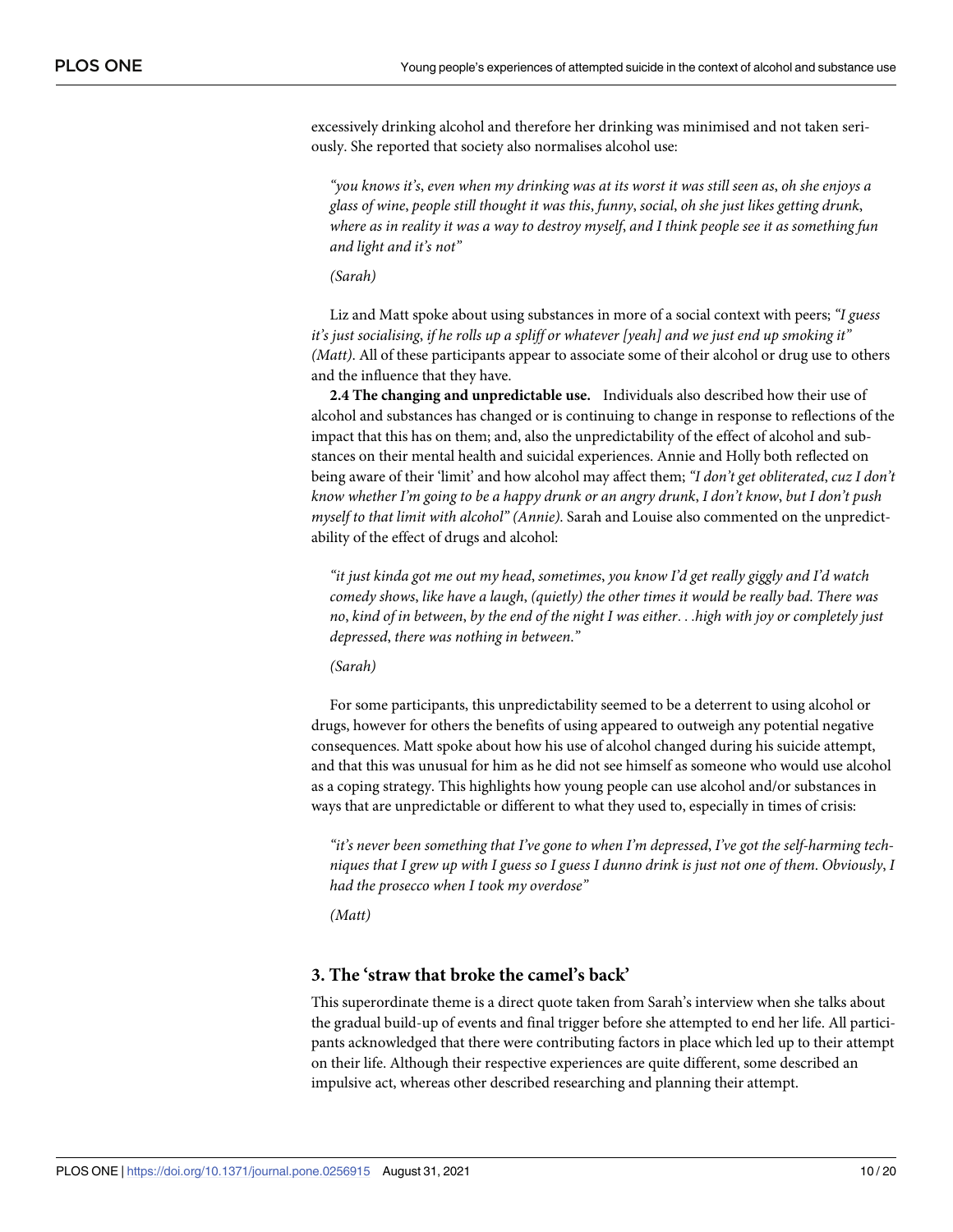**3.1 The gradual build-up.** Some participants described the involvement of other people in the build-up prior to their attempt. Annie explained that: *"people push you to do it*, *or things* push you to do it, do you know what I mean, there's only so far you can stretch an elastic band *before it snaps"*. Sarah also described experiencing bullying and a breakdown of a relationship as triggers to her attempt. There was often more than one event, in different areas of their life that may have happened at similar times:

"I mean there was a few things that happened at the time, urr, I had a girlfriend, I was doing, well I was over working myself, I was doing about 80 hours at work [oh gosh] urr and I was *going to college as well (laughs)*, *so yeah*, *urr*, *it was just everything coming to an end really*, cus I was working so much, I lost my college placement [right] and then I got over tired and I got urr, well I had to had in my notice cus of things that were happening, and my relationship *ended so*. . .*urr it was just everything kind of coming crashing down"*

#### *(Matt)*

Matt explains how a combination of the end of his relationship, work pressures, college pressures and lack of sleep all contributed to his attempt to end his life. For others, the buildup was not be so clear, especially if their attempt related to a deterioration in their mental health, which may have impacted on their sense making at that time. However, lack of sleep is also something highlighted by Holly as an influence in her alcohol use and ultimately her suicide attempt. Holly explained that times when she has self-harmed have generally been linked to periods of 'hypomania' or *"energy swings"*. She described that before a suicide attempt, she had not slept for 6 days and was consuming alcohol to try to help her sleep.

**3.2 Being determined to harm the self.** Many participants described a sense of determination in relation to ending their life at the time they made their suicide attempt. They explained that they did not feel as though anything could have been done to prevent them from taking the actions that they did. However, some individuals explained that their attempts were impulsive; this appears to have been facilitated by the consumption of alcohol or substances at times. Others planned and researched the ways in which they would try to end their life, both with and without the use of alcohol or substances. Belle, Annie and Louise all described spending time thinking about methods of harming themselves:

*"*. . ..*then there was other attempts like with the bleach and I was going to take an overdose* again, again I was planning to hang myself or I used to plan a lot, falling down the stairs, try*ing to*, *which I know sounds really stupid*, *but you know*, *you'd really injury yourself more* than dying falling down the stairs but, I used to think, if I get the right trip, I can die and I *remember I used to google how to break your hand and stuff like that like to try and hurt* myself, urm and I used to jump off the bed to try and hurt myself, to try and break an arm or really really harm myself, where I could be in a cast for like 6 weeks you know, I was trying to do stuff like, and urm you know the thought of jumping of a bridge or anything, I'd be petrified because I am petrified of heights so I would never do that and I never thought about doing it *either*, *I think mainly it was taking something that I thought would be the best way"*

#### *(Belle)*

Several other participants spoke of the feeling of inevitability of making an attempt to end their life, "honestly, I don't think so, I think...it was such a dark place to be in that nothing, or at *least it felt like nothing in that moment could have pulled me out*, *nothing could have stopped it" (Sarah)*. This determination to harm the self was described as ruminating about ways in which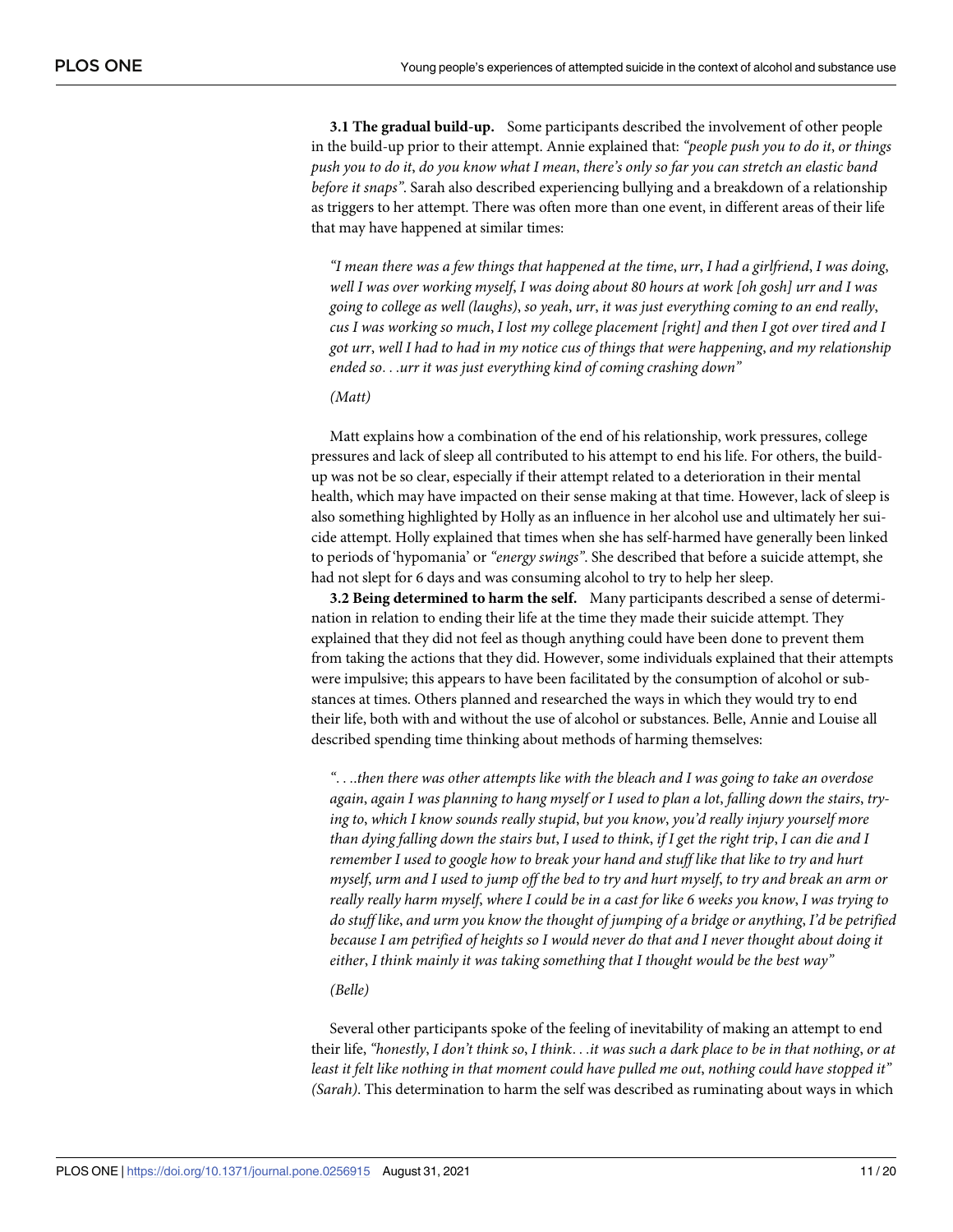to do this. Annie talked about how she would find another method to use if her access to her preferred option was reduced. However, Matt did not seem to share this experience and instead described a 'moment of madness' and being in a process of still making sense of what led up to him taking the actions that he did.

### **4. Reflecting on the on-going process of recovery**

This superordinate theme considers the process of recovery and how this was talked about and made sense of by the participants in their interviews. Participants discussed how coping strategies (such as using alcohol/substances) changed alongside a developing understanding of their experiences. This sense-making of their experiences of attempting to end their life appears vital in their ability to reflect and move away from self-harming.

**4.1 Increasing understanding of the self and experiences.** Participants reported a number of factors which helped them to increase their understanding of their experiences to end their life and their mental health more generally. Often this increase in understanding was related to support given by mental health services or other professional support. Holly and Belle both identified that the process of receiving a diagnosis that they felt provided a helpful explanation of their experiences was difficult. However, once they received a label that they related to this helped them to make sense of their experiences and provided them with some explanation, although this was a process in itself;

"I think it is very representative, I think it is very representative of a lot of people, a lot of *young women*, *to get political urm who have a diagnosis of borderline personality disorder*, *personally I disagree when the young person is going through puberty*, *the emerging bit exists for a reason but I think that has a big factor because I was diagnosed with BPD*, *EUPD whatever you want to call it and then*, *when I went home and did my research I was like*, *what the fuck are you on about*? *This isn't me*, *what*, *I don't know what you're on about urm*, *and then when I got the bipolar diagnosis initially*, *I was like oh this answers everything oh my god"*

#### *(Holly)*

Louise also spoke about the influences of educational support in understanding the impact alcohol has on her: *"yes they (local drug and alcohol service)have*, *that's another reason why I've* kind of stopped alcohol because they've you know told me about it and I've just realised that alco*hol doesn't help at all"*. She spoke about the links she had been supported to make between her increase in suicidal ideation and actions after she consumes alcohol by a local drug and alcohol misuse service. Other participants talked about engaging in Dialectical Behavioural Therapy (DBT) and how this facilitated their understanding of their experiences. Matt described:

*"I think that's what DBT has helped me with ur*, *especially working with (clinician name) urm I guess being in that 1*:*1 scenario seeing the difference of how its affected me*, *talking* about it, I think before I just got overly anxious and just really kind of annoyed and ended up kind of zoning out and just getting too annoyed to speak about it [mm] but I think now being *able to*, *I mean especially with (clinician name) I was able to speak about like*, *especially the* bad experiences I've had, and it's just like being able to accept how angry I got at the time and *how it didn't help"*

*(Matt)*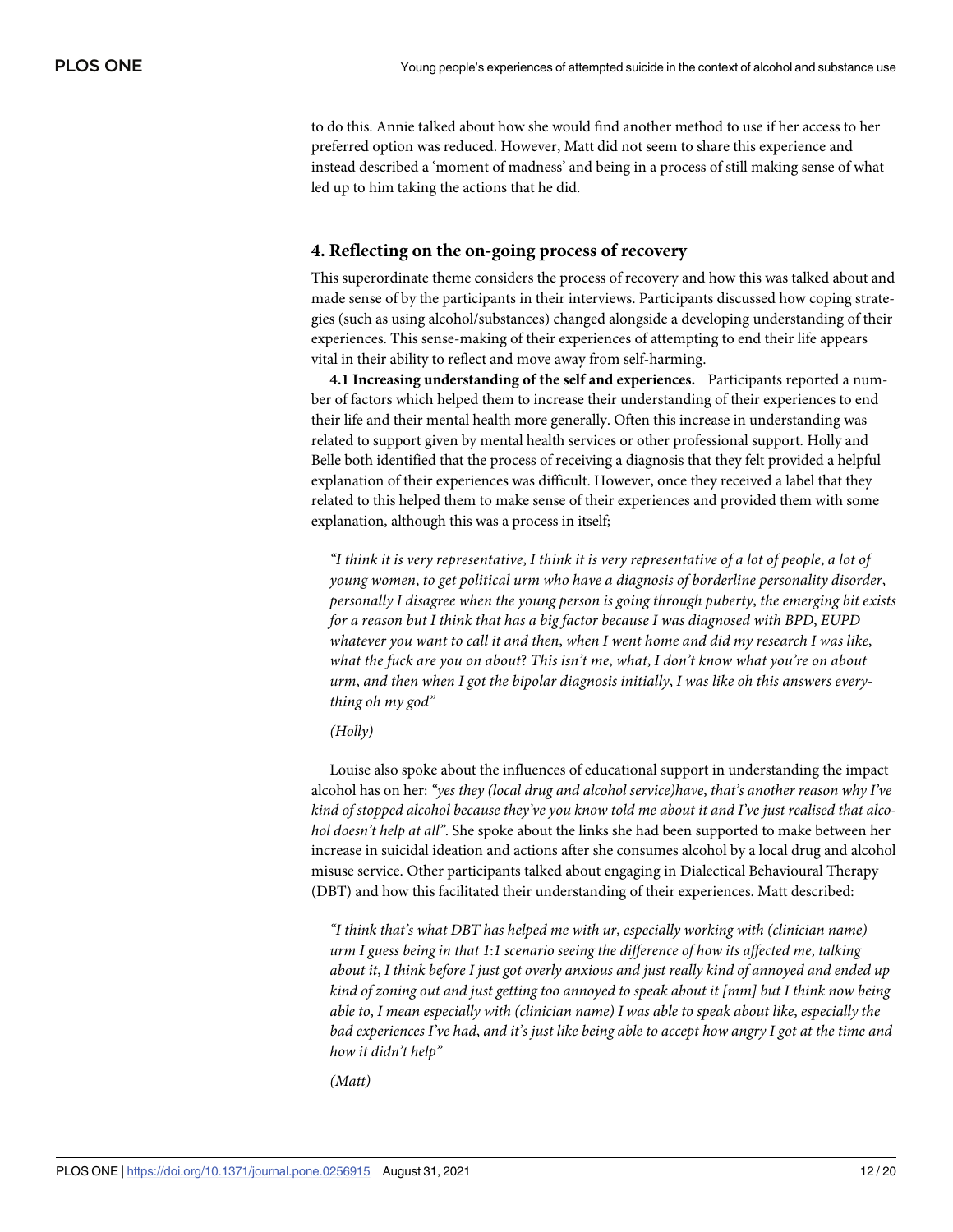Increased self-awareness and understanding appears to support individuals in the recovery from suicide attempts and behaviours that may have perpetuated these experiences, such as self-harm and the consumption of alcohol and substances.

**4.2 Using alternative coping strategies.** All participants discussed the use of alternative coping strategies to self-harm and the use of alcohol or substances as part of their recovery process. These varied from skills that they had learnt from engaging in DBT, to distraction techniques, exercise and self-care: "I go to the gym a lot, and I go for walks and I talk to people and I *don't delve into impulses like before" (Holly)*. The strategies described appeared to be effective in reducing harm to self and alcohol or substance use. Other DBT skills discussed were mindfulness and interpersonal effectiveness strategies. These appeared to help individuals reduce feelings of anxiety and increase their sense of being in control of emotions.

Annie, on the other hand, spoke about alternative coping strategies which seemed to extend the repertoire of options available to her when she was feeling overwhelmed and experiencing suicidal thoughts:

*"I started smoking cigarettes and vape*, *urm I started smoking cigarettes when I was like 11*, *urm and that was like a coping mechanism and then I ended up stopping when I went into* year 10, didn't work and then I got a vape and I use my vape now, but apart from that I've got *four cats*, *that I just try and surround myself with them"*

#### *(Annie)*

These alternative strategies seem to extend the repertoire of options available to these individuals when they are feeling overwhelmed and notice an increase in suicidal ideation.

**4.3 Taking responsibility for recovery.** Individuals spoke about taking responsibility for their recovery from self-harm and suicide attempts but also from their drug and alcohol use. Belle spoke about the importance of being in the 'right mindset' in order to get better and making sure the support offered is effective. Liz also described that she had a level of agency over her recovery: *"I needed to sort myself out*, *I don't think there's anything that could have been done I just needed to sort myself out"*.

Holly spoke about being made aware of the importance of taking responsibility for her mental health whilst in hospital and how it took time for her to be able to understand what this meant:

"because I remember a nurse in hospital about 3 and a half years ago, she said to me you need *to take responsibility and I was like what the fuck are you on about*? *You've got responsibility* over me right now like on a section and all that kind of stuff, you've got responsibility over me *I haven't gotta do anything and it wasn't until my last depressive episode I was like oh that's* what she means, I have to do stuff too, I'm not just a passive person that takes medication and *then leaves hospital"*

#### *(Holly)*

This concept of responsibility appears to empower young people in allowing them to make choices about the treatment and support that they receive, but also how they choose to make use of these resources. Not all of the participants spoke about responsibility; for example, Annie described in detail how other people were responsible for triggering her self-harm and suicidal ideation. It appeared that she struggled to take responsibility for any role that she may play in the perpetuation of her difficulties; and, appeared to relate her difficulties to the actions of others.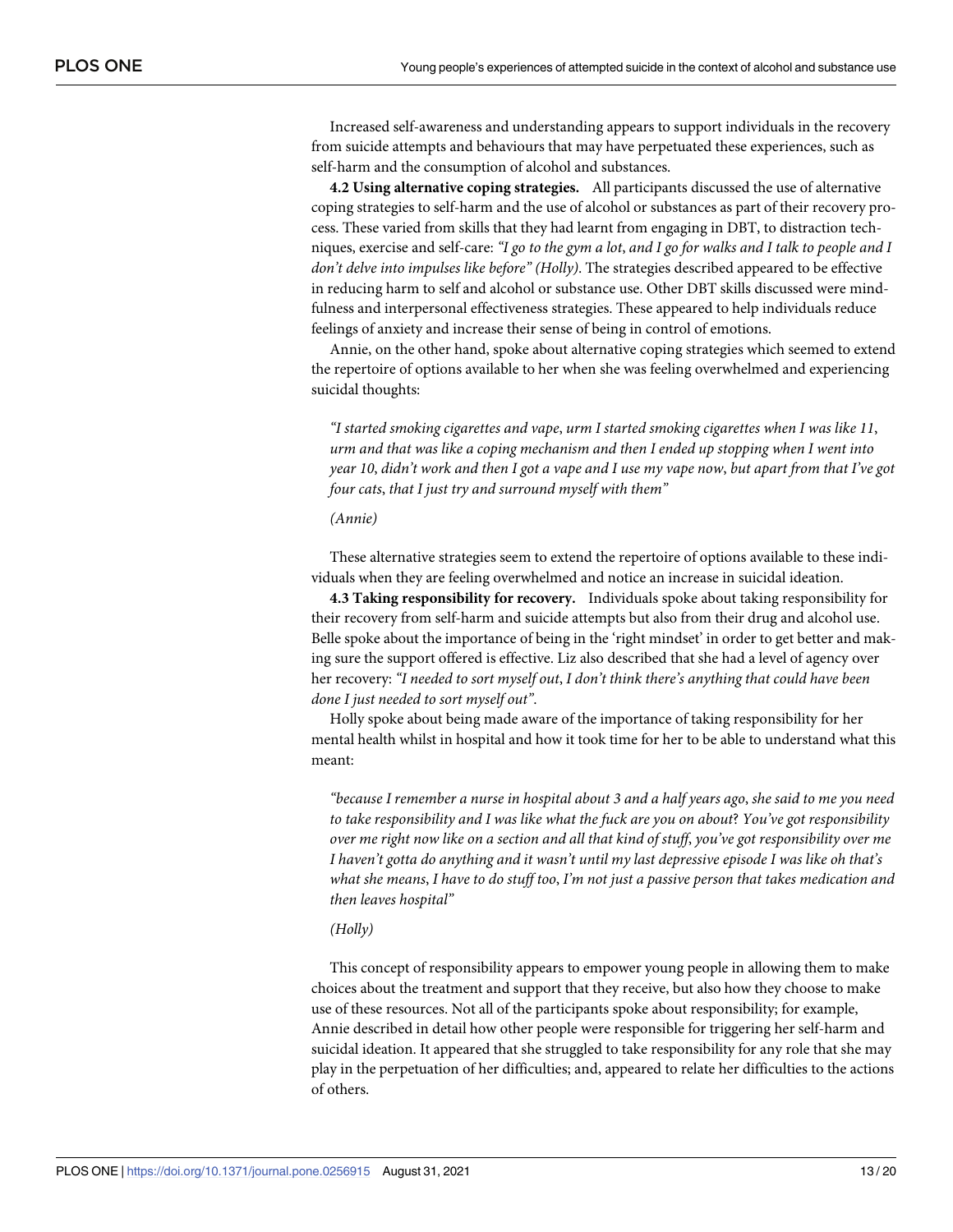**4.4 It's difficult to think about/ reflect on.** During the interviews, it was clear for the majority of participants that talking about their experiences of attempting to end their life was difficult. There were certain experiences that individuals chose not to talk about and there were times when participants became emotional when reflecting on particular memories. There were also linguistic clues when analysing the transcripts that participants may have been uncomfortable or minimised their experiences, this was done frequently through laughter or long pauses. Liz chose to opt out of sharing certain experiences with the researcher; *"R*: *and* were there many other ways that you tried to end your life apart from overdoses? Liz:...yeah...R: *ok Liz*: *quite a few*, *but I don't want to talk about it"*. Belle disclosed how difficult it was to think back to a really difficult time in her life, however explained that on reflection, she can see how she has grown from these experiences:

"you know as a kid I was such, I'm a bubbly person, but I lost myself for so long in that time, urm (tearful) sorry...looking back at that time, it is, it's really, it's difficult but I'm glad I went *through it"*

*(Belle)*

Annie also made it clear how difficult talking about things can be, however she identified that although this is difficult it is also necessary:

*"*. . ..*you start talking*, *you're opening old wounds*, *you're gunna feel like shit but I mean I've* been coming to CAMHS since I was in year 7, I've sort of gotten used to the whole things of *talking about it and that's what people need to realise*, *you can't just hold it in*, *you've gotta talk"*

*(Annie)*

Though participation in this study was not easy for these young people, they all expressed a hope that, through this study, they would be able to help other people who have similar or shared experiences. They stated that reflecting on difficult times is hard yet an important part of recovery from these experiences.

Young people explained how complex their relationships with others can be and how the use of alcohol and substances at times has helped them to cope but has also led to further negatives experiences. They shared difficult memories and reflections and have spoken about the influence of this on their recovery. Some participants were, at the time of interview, still struggling with their mental health whereas others were more settled. Two individuals, with the label of bipolar disorder, described increases in risk in relation to 'mania' and others spoke of overwhelming anxiety and depression. One individual talked about her relationship with voices and how these can also impact on her intentions to end her life.

# **Discussion**

#### **Summary of findings**

This is the first study to explore the experiences of young people who had attempted suicide in the context of alcohol and/or substance use through in-depth qualitative research. The findings have advanced our knowledge and understanding of how young people make sense of their experience of attempting to end their life, as well as the perceived role alcohol and/or other substance use played within this. The findings of this study demonstrate that the role of alcohol and other substances in relation to suicidal thoughts and behaviour is complex and influences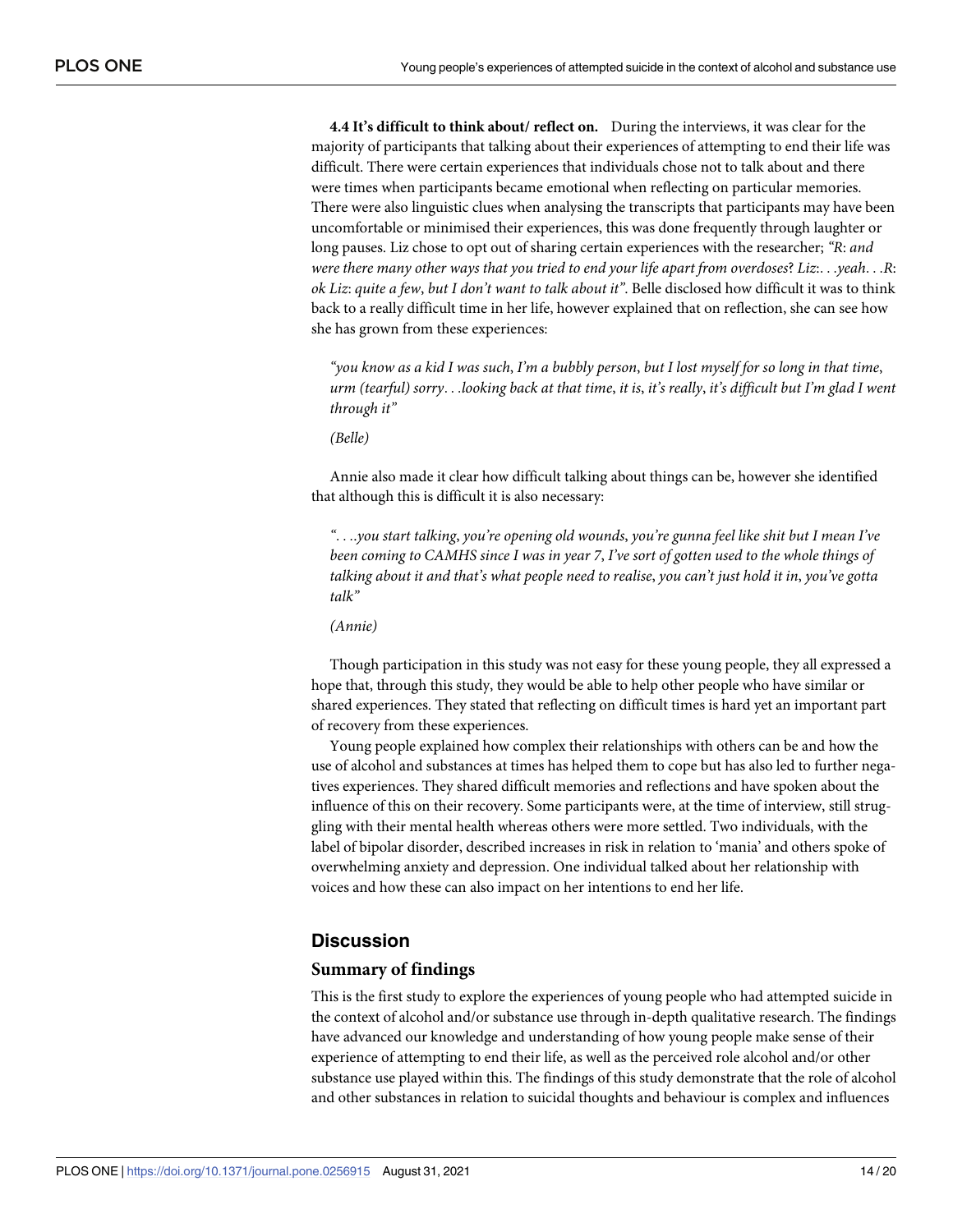<span id="page-15-0"></span>young people's suicidal experiences in a range of ways. Overall, four superordinate themes were identified: 'the complexity of relationships', 'the double-edged sword of alcohol and substances', 'the straw that broke the camel's back' and 'reflecting on the on-going process of recovery'. The study suggests important clinical implications and reflections on future research in relation to the assessment and management of young people with suicidal experiences.

Findings from our study suggest that there are a number of factors which may influence a young person's decision to end their life. Young people shared their experiences of complex family relationships, interpersonal conflict, different life stressors, the pressure and stress of which gradually builds up until they reach a point when they are no longer able to manage the distress and emotional pain linked to those experiences. In line with the extant literature, this study highlights the role of interpersonal and family conflicts [\[21,](#page-19-0) [22\]](#page-19-0) in relation to suicide and suicidal behaviour. The interpersonal theory of suicide [\[23\]](#page-19-0) posits that suicidal ideation is triggered by two constructs, 'thwarted belonginess' and 'perceived burdensomeness'. However, this theory suggests that the capability to act on these ideas develops through exposure to painful and fearful experiences. Young people within this study described having such experiences in addition to difficulties in feeling connected to others around them which in turn has led some to use alcohol and/or drugs as a way of managing the distress associated with interpersonal difficulties and their struggle to feel connected.

**The complex role of alcohol and substances.** Although alcohol was the initial focus of the study, many participants also spoke in detail about the use of other substances, such as cannabis and solvents in relation to their suicidal experiences. This highlights the importance of considering multi-substance use, as opposed to a narrow single substance focus, when assessing for suicide risk among young people. Psychological models of addiction, such as Orford's 'Excessive Appetites' [[24](#page-19-0)] model, suggest that there are a range of activities as well as the consumption of alcohol and other drugs, that are deemed 'risky' for individuals who are more predisposed to becoming attached to them. He describes that the processes that underlie these 'appetites' are the same for each behaviour or activity. Therefore, separating alcohol and drug use may not be helpful or necessary. Alcohol and other substance use appeared to be significant methods of coping with interpersonal conflict, overwhelming emotions and life stressors for young people. However, their use was also reported by young people to trigger suicidal feelings, ideation and behaviour. All participants had experienced the use of alcohol and cannabis, three participants had also used other substances such as solvents, MDMA, cocaine and ketamine. Not all participants linked both alcohol and drugs to their suicide attempts. Some participants spoke about cannabis as reducing their levels of anxiety, at least in the short term.

There is limited literature investigating young people's experiences of attempting to end their life. What literature there is appears to highlight the inter and intrapersonal factors which may increase the likelihood of an individual attempting suicide [[25](#page-19-0)]including interpersonal conflict, abuse, previous mental health difficulties, feelings of not belonging, shame, guilt and a struggle to regulate overwhelming emotions. Our study adds value to the extant literature by highlighting the important and complex role that alcohol and/or substances could play within the context of increasing vulnerability to suicide. For some young people in our study, alcohol and/or substances were used as a way of coping with intense pain whereas for others in a more impulsive and unpredictable way leading up to their attempted suicide.

Using drugs and alcohol have been defined as "dysfunctional coping strategies" by some authors and are reported to be more common among individuals who have attempted suicide [\[26\]](#page-19-0), in particular young people who may be more likely to use alcohol and drugs to self-medicate for difficulties related to mood and anxiety [\[27\]](#page-19-0). The findings of the present study demonstrate, through young people's narratives, both the negative consequences but also perceived benefits of the use of alcohol and substances. One young person very clearly stated that she did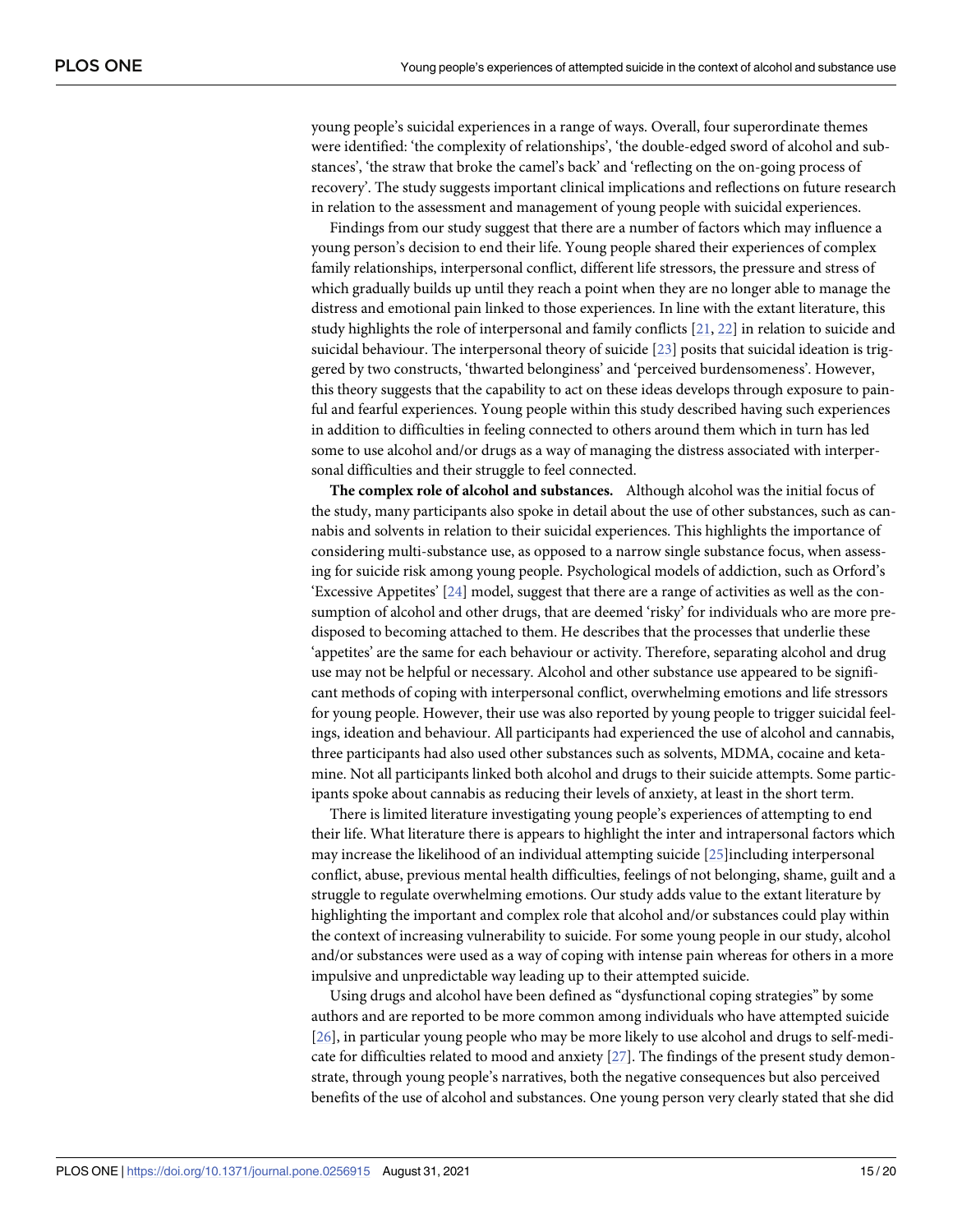<span id="page-16-0"></span>not feel that alcohol or cannabis had a negative impact on her mental health, although she did state that she was less able to function the following day, after heavy drinking. This participant spoke about misusing her prescribed medication which was one way in which she had attempted to end her life. For some participants, the use of alcohol and/or substances was a conscious choice i.e. a coping strategy they have learnt from family members which they also adopted as a way of managing distress, anxiety, low mood or hearing voices [[28](#page-19-0)]. However, for others, this was not used in a conscious way to cope with distress but because alcohol was accessible in their home or they drank alcohol or used drugs socially with friends. All participants spoke about how their use of alcohol and substances had changed over time, with many identifying that they had chosen to monitor or reduce the amount they were using due to the repercussions for their mental health.

Young people also spoke about an increase in understanding of both their mental health experiences but also the impact of alcohol and substance use. This increased awareness appeared to facilitate the development of alternative coping strategies. They all reflected on their ongoing journey towards 'recovery', they discussed taking responsibility for their recovery and acknowledged that although their experiences were difficult to reflect on, this reflexion was beneficial.

The findings from this study shed light on the complex and complicated processes underlying a young person's alcohol and/or substance use in the context of attempting to end their life. Acknowledging and embracing this complexity is important in identifying, assessing and managing alcohol and substance use as key suicide risk among young people.

#### **Strengths and limitations**

This is the first study to explore the sense that young people make of attempted suicide in the context of alcohol and/or substance use. There were a variety of experiences discussed by participants, who had been given a range of different diagnoses. Some participants had used a number of different substances alongside alcohol and some had just used cannabis in addition, some had multiple experiences of attempting to end their life and others had just one. This variability can be seen as both a strength and a limitation of the study. Whilst there were many differences between participants, there were still a number of shared experiences and sensemakings across the group, which provide a strength to the results captured.

The method of analysis, IPA, allowed rich, detailed interviews with the participants which were then analysed thoroughly. This helped provide an in-depth account of young people's experiences. A potential limitation of the present study is the representativeness of the sample. All participants identified as White British and 6 out of the 7 participants identified as female. Therefore, the findings of the study are limited in the generalisability to those that are not from a White British background. The experiences and sense making discussed by the participants are likely to have been impacted by their own characteristics and intersectionality which may be different to those from different cultures, races and ethnicities. Gender differences also need to be investigated, whilst the one male participant discussed many shared experiences as his female counterparts, he also spoke about experiences which were different.

# **Clinical implications**

This study has important implications for suicide prevention in young people. The young people in this study spoke about the accessibility and normalisation of alcohol use and the impact that this has on their suicidal ideation and attempts. A recent systematic review of international literature [\[29\]](#page-19-0) found that by changing policies related to accessibility and cost of alcohol there was a decrease in suicide rates. The results highlight the importance of including assessment and formulation of alcohol and substance use when working with young people with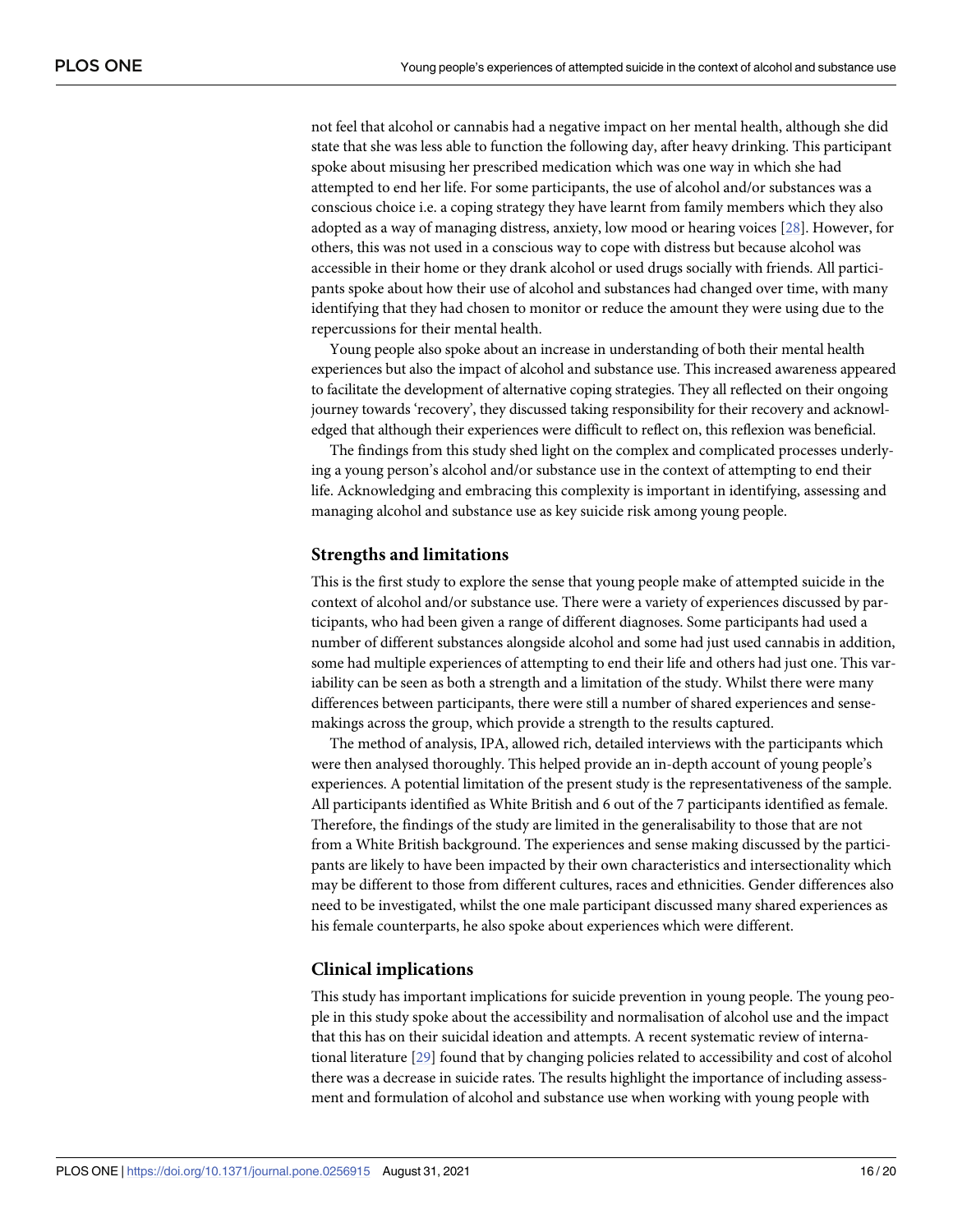<span id="page-17-0"></span>suicidal ideation. As explained in the [Results,](#page-4-0) the functions and process' relating to alcohol consumption and suicide attempts are complex. Practitioners should aim to not only identify whether or not a young person is drinking alcohol, but also aim to understand the function of this use to enable a more holistic and individualised overview of their risk of suicide and intervention needs. Interventions should include interpersonal dimensions, for example family and systemic therapies. This increase of familial understanding promotes increased resilience within the family and systems which has been linked with improved outcomes for young people [\[30\]](#page-19-0). The Department of Health [\[31\]](#page-19-0) (DoH) and Health Education England [\[32\]](#page-19-0) (HEE) acknowledge the importance of supporting the family, as a whole, in improving young people's mental health. National Institute for Health and Care Excellence (NICE) guidelines [[33](#page-19-0)] suggest the use of family therapy for young people with identified alcohol use difficulties. Participants spoke positively about their experiences of DBT and the coping strategies that they had learnt through engaging in this therapy. Supporting patients to build their self-worth and helping instil hope that these thoughts will pass and that their circumstances can be different may provide an opportunity to mitigate some of the risk posed to the self at these times [\[34\]](#page-20-0).

# **Future research**

Although a small-scale study, it is one of the first to explore in depth young people's experiences of attempted suicide within the context of alcohol and substance use. The results have broadened our understanding of how young people make sense of these experiences. Further research needs to sample a more diverse population, focusing on those from black and minority ethnic groups and males. Due to the high numbers of completed suicides within young males, this is a priority for researchers. We know that suicide rates are higher among young men of Black African and Caribbean origin, compared to their White peers [[35](#page-20-0)]. Thus, exploring the potential role alcohol and/or substances play in the suicidal behaviour of Black African and Caribbean men is important in order to provide a tailored and evidence-based approach to the assessment and management of suicide risk in this population.

# **Conclusion**

The young people that took part in this study reported complex and multifaceted experiences of attempting to end their life and their subsequent recovery from this. Their accounts suggested that the use of alcohol and other drugs played an important role, yet the ways in which this occurred varied across participants and seems more complex than the literature has illustrated to date. Participants described use of alcohol and other substances as a way to escape unwanted and overwhelming emotions, deal with interpersonal conflict and traumatic memories, and manage comorbid mental health experiences such as voices and mania. However, alcohol and other substance use as a style of coping in turn may contribute to an increase in suicidal ideation and actions. The findings from this study, although preliminary and in need of further investigation, inform a greater understanding of the many functions of alcohol and substance use and their relationship to suicidal ideation and behaviour in young people. Results can also inform how these processes can be explored by services in order to gain a more comprehensive assessment of support needs which would lead to tailored suicide prevention interventions.

# **Supporting information**

**S1 [Appendix](http://www.plosone.org/article/fetchSingleRepresentation.action?uri=info:doi/10.1371/journal.pone.0256915.s001). Consolidated criteria for reporting qualitative studies (COREQ): 32-item checklist.**

(DOCX)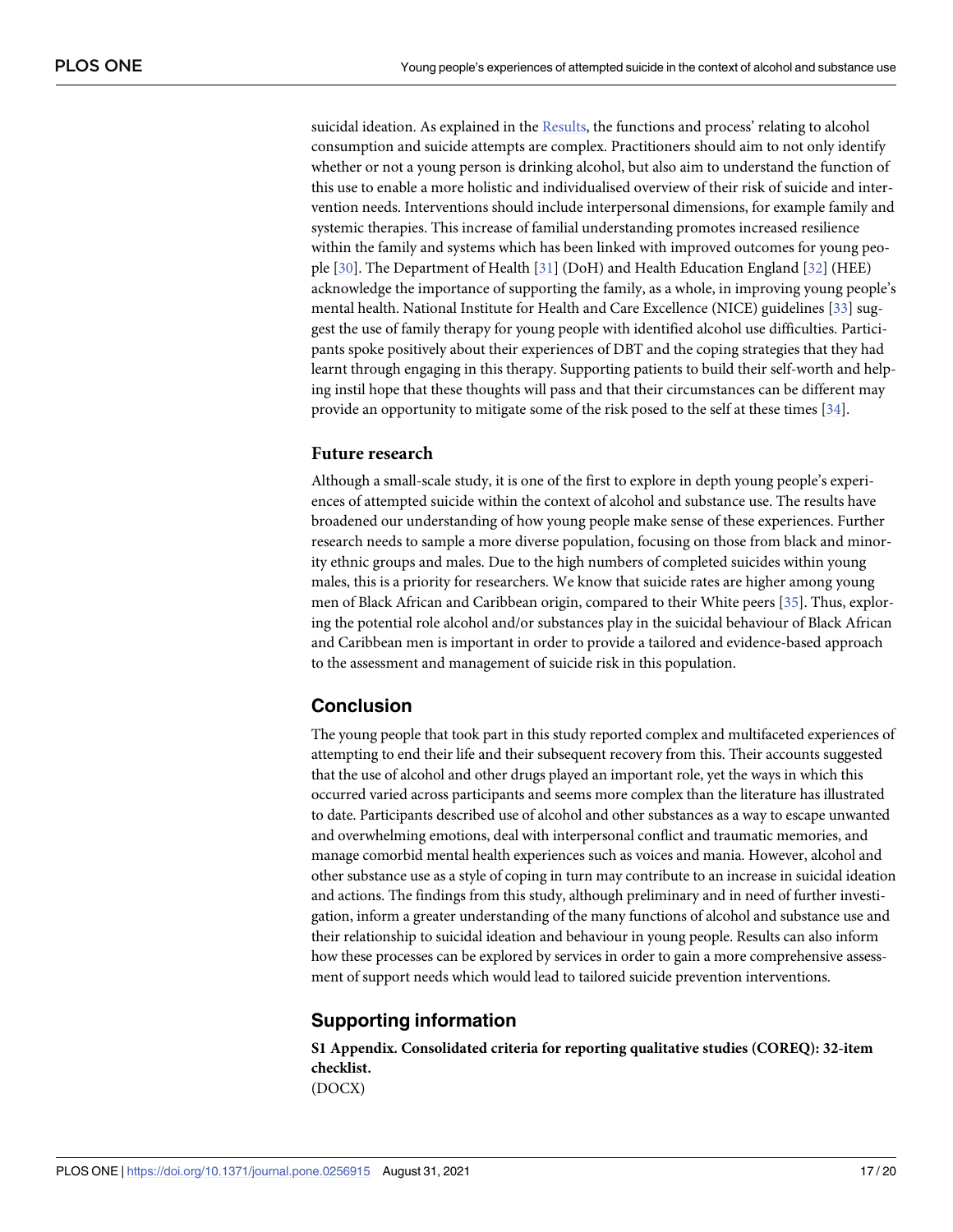<span id="page-18-0"></span>**S2 [Appendix](http://www.plosone.org/article/fetchSingleRepresentation.action?uri=info:doi/10.1371/journal.pone.0256915.s002). Recruiter information sheet.** (DOCX) **S3 [Appendix](http://www.plosone.org/article/fetchSingleRepresentation.action?uri=info:doi/10.1371/journal.pone.0256915.s003). Recruitment poster.** (DOCX) **S4 [Appendix](http://www.plosone.org/article/fetchSingleRepresentation.action?uri=info:doi/10.1371/journal.pone.0256915.s004). Consent for researcher contact form.** (DOCX) **S5 [Appendix](http://www.plosone.org/article/fetchSingleRepresentation.action?uri=info:doi/10.1371/journal.pone.0256915.s005). Participant information sheet.** (DOCX)

**S6 [Appendix](http://www.plosone.org/article/fetchSingleRepresentation.action?uri=info:doi/10.1371/journal.pone.0256915.s006). Additional quotes.** (DOCX)

# **Author Contributions**

**Conceptualization:** Alex Copello, Maria Michail.

**Data curation:** Rebecca Guest.

**Formal analysis:** Rebecca Guest.

**Project administration:** Rebecca Guest.

**Supervision:** Alex Copello, Maria Michail.

**Writing – original draft:** Rebecca Guest.

**Writing – review & editing:** Alex Copello, Maria Michail.

# **References**

- **[1](#page-1-0).** World Health Organisation. Suicide: Key Facts. 2009 [https://www.who.int/news-room/fact-sheets/](https://www.who.int/news-room/fact-sheets/detail/suicide) [detail/suicide](https://www.who.int/news-room/fact-sheets/detail/suicide)
- **[2](#page-1-0).** Roh B, Jung E, Hong H. A Comparative Study of Suicide Rates among 10–19-Year-Olds in 29 OECD Countries. Psychiatry Investigation. 2018; 15(4):376–383. PMID: [29486551](http://www.ncbi.nlm.nih.gov/pubmed/29486551)
- **[3](#page-1-0).** Simms C, Scowcroft E, Isaken M, Potter J, Morrissey J. Suicide Statistics Report: Latest Statistics for the UK and Republic of Ireland. 2019
- **[4](#page-2-0).** National Institute for Health and Care Excellence. Self Harm [QS34] 2013 [https://www.nice.org.uk/](https://www.nice.org.uk/guidance/qs34/resources/selfharm-pdf-2098606243525) [guidance/qs34/resources/selfharm-pdf-2098606243525](https://www.nice.org.uk/guidance/qs34/resources/selfharm-pdf-2098606243525)
- **[5](#page-2-0).** Appleby L, Kapur N, Shaw J, Hunt I, Ibrahim S, Turnbull P, et al. National Confidential Inquiry into Suicide and Safety in Mental Health: Annual Report: England, Northern Ireland, Scotland and Wales. 2018
- **[6](#page-2-0).** Fortune S, Cottrell D, Fife S. Family factors associated with adolescent self-harm: A narrative review. Journal of Family Therapy. 2016 Apr; 38(2):226–56.
- **[7](#page-2-0).** Lew B, Chistopolskaya K, Osman A, Huen JM, Talib MA, Leung AN. Meaning in life as a protective factor against suicidal tendencies in Chinese University students. BMC psychiatry. 2020 Dec; 20(1):1–9.
- **[8](#page-2-0).** Darvishi N, Farhadi M, Haghtalab T, Poorolajal J. Alcohol-related risk of suicidal ideation, suicide attempt, and completed suicide: a meta-analysis. PloS one. 2015 May 20; 10(5):e0126870. [https://doi.](https://doi.org/10.1371/journal.pone.0126870) [org/10.1371/journal.pone.0126870](https://doi.org/10.1371/journal.pone.0126870) PMID: [25993344](http://www.ncbi.nlm.nih.gov/pubmed/25993344)
- **9.** Litwiller BJ, Brausch AM. Cyber bullying and physical bullying in adolescent suicide: the role of violent behavior and substance use. Journal of youth and adolescence. 2013 May; 42(5):675–84. [https://doi.](https://doi.org/10.1007/s10964-013-9925-5) [org/10.1007/s10964-013-9925-5](https://doi.org/10.1007/s10964-013-9925-5) PMID: [23381779](http://www.ncbi.nlm.nih.gov/pubmed/23381779)
- **10.** Mars B, Heron J, Klonsky ED, Moran P, O'Connor RC, Tilling K, et al. Predictors of future suicide attempt among adolescents with suicidal thoughts or non-suicidal self-harm: a population-based birth cohort study. The Lancet Psychiatry. 2019 Apr 1; 6(4):327–37. [https://doi.org/10.1016/S2215-0366\(19\)](https://doi.org/10.1016/S2215-0366%2819%2930030-6) [30030-6](https://doi.org/10.1016/S2215-0366%2819%2930030-6) PMID: [30879972](http://www.ncbi.nlm.nih.gov/pubmed/30879972)
- **[11](#page-2-0).** Shlosberg D., & Shoval G. Suicide and Substance Abuse in Adolescents. In: Springer, Milano Textbook of Addiction Treatment: International Perspectives. 2015 (pp. 2249–2278).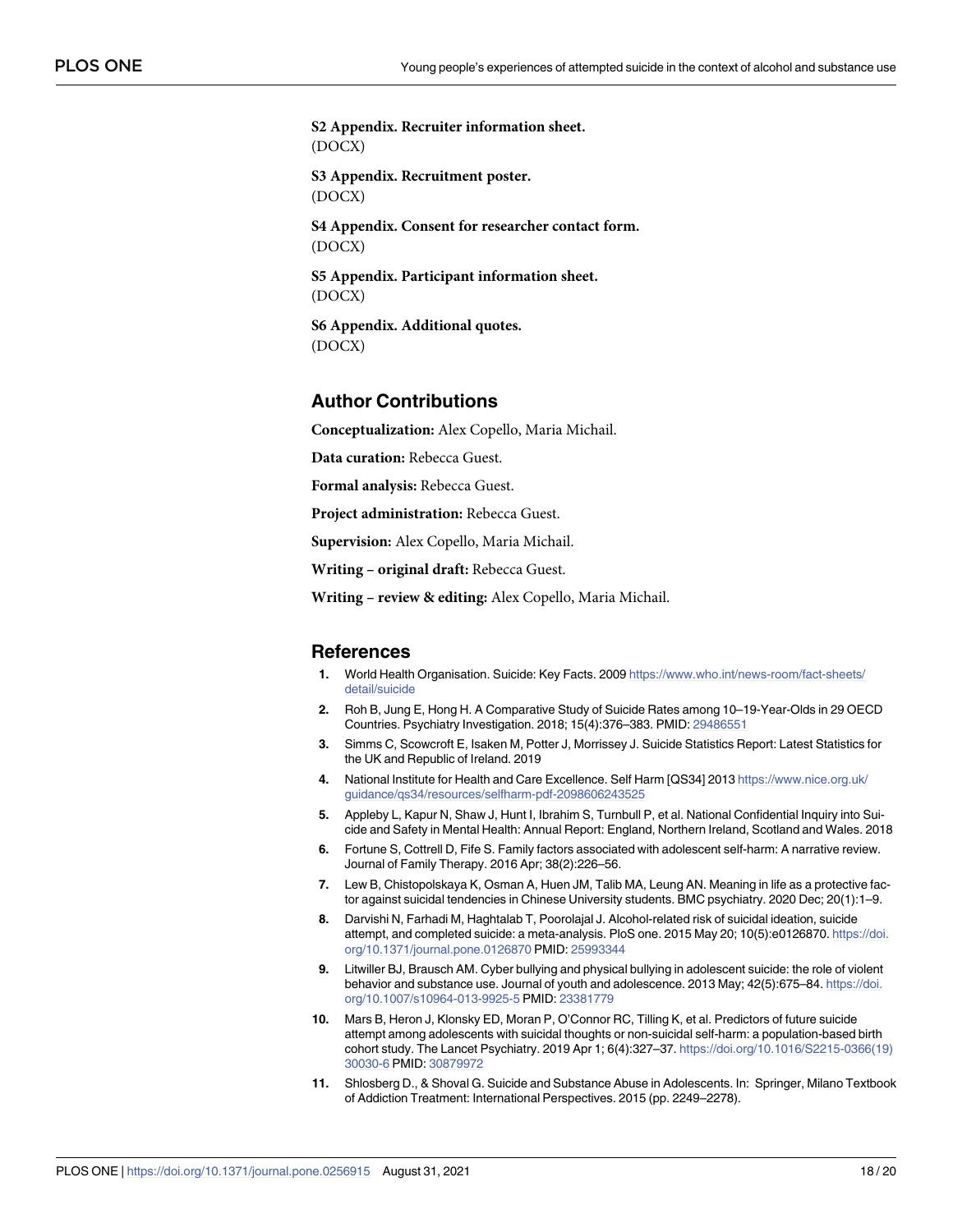- <span id="page-19-0"></span>**[12](#page-2-0).** Gvion Y, Levi-Belz Y. Serious suicide attempts: systematic review of psychological risk factors. Frontiers in psychiatry. 2018 Mar 7; 9:56. <https://doi.org/10.3389/fpsyt.2018.00056> PMID: [29563886](http://www.ncbi.nlm.nih.gov/pubmed/29563886)
- **[13](#page-2-0).** World Health Organization. Preventing suicide: A global imperative. World Health Organization; 2014.
- **[14](#page-2-0).** Esang M, Ahmed S. A closer look at substance use and suicide. American Journal of Psychiatry Residents' Journal. 2018 Jun 1.
- **[15](#page-2-0).** Borges G, Bagge C, Cherpitel CJ, Conner K, Orozco R, Rossow I. A meta-analysis of acute alcohol use and the risk of suicide attempt. Psychological medicine. 2017 Apr; 47(5):949. [https://doi.org/10.1017/](https://doi.org/10.1017/S0033291716002841) [S0033291716002841](https://doi.org/10.1017/S0033291716002841) PMID: [27928972](http://www.ncbi.nlm.nih.gov/pubmed/27928972)
- **[16](#page-2-0).** Witt K, Lubman DI. Effective suicide prevention: Where is the discussion on alcohol?. Australian & New Zealand Journal of Psychiatry. 2018 Jun; 52(6):507–8. <https://doi.org/10.1177/0004867418774415> PMID: [29722554](http://www.ncbi.nlm.nih.gov/pubmed/29722554)
- **[17](#page-2-0).** Tong A, Sainsbury P, Craig J. Consolidated criteria for reporting qualitative research (COREQ): a 32 item checklist for interviews and focus groups. International journal for quality in health care. 2007 Dec 1; 19(6):349–57. <https://doi.org/10.1093/intqhc/mzm042> PMID: [17872937](http://www.ncbi.nlm.nih.gov/pubmed/17872937)
- **[18](#page-3-0).** Smith JA, Flowers P, Larkin M. Interpretative phenomenological analysis: Theory, method and research. 2009.
- **[19](#page-6-0).** Zinzow HM, Ruggiero KJ, Resnick H, Hanson R, Smith D, Saunders B,et al. Prevalence and mental health correlates of witnessed parental and community violence in a national sample of adolescents. Journal of child Psychology and psychiatry. 2009 Apr; 50(4):441–50. [https://doi.org/10.1111/j.1469-](https://doi.org/10.1111/j.1469-7610.2008.02004.x) [7610.2008.02004.x](https://doi.org/10.1111/j.1469-7610.2008.02004.x) PMID: [19220624](http://www.ncbi.nlm.nih.gov/pubmed/19220624)
- **[20](#page-6-0).** Beutel ME, Klein EM, Brähler E, Reiner I, Jünger C, Michal M, et al. Loneliness in the general population: prevalence, determinants and relations to mental health. BMC psychiatry. 2017 Dec 1; 17(1):97. <https://doi.org/10.1186/s12888-017-1262-x> PMID: [28320380](http://www.ncbi.nlm.nih.gov/pubmed/28320380)
- **[21](#page-15-0).** Choi KH, Wang SM, Yeon B, Suh SY, Oh Y, Lee HK, et al. Risk and protective factors predicting multiple suicide attempts. Psychiatry research. 2013 Dec 30; 210(3):957–61. [https://doi.org/10.1016/j.](https://doi.org/10.1016/j.psychres.2013.09.026) [psychres.2013.09.026](https://doi.org/10.1016/j.psychres.2013.09.026) PMID: [24207008](http://www.ncbi.nlm.nih.gov/pubmed/24207008)
- **[22](#page-15-0).** Johnson JG, Cohen P, Gould MS, Kasen S, Brown J, Brook JS. Childhood adversities, interpersonal difficulties, and risk for suicide attempts during late adolescence and early adulthood. Archives of general psychiatry. 2002 Aug 1; 59(8):741–9. <https://doi.org/10.1001/archpsyc.59.8.741> PMID: [12150651](http://www.ncbi.nlm.nih.gov/pubmed/12150651)
- **[23](#page-15-0).** Van Orden KA, Witte TK, Cukrowicz KC, Braithwaite SR, Selby EA, Joiner TE Jr. The interpersonal theory of suicide. Psychological review. 2010 Apr; 117(2):575. PMID: [20438238](http://www.ncbi.nlm.nih.gov/pubmed/20438238)
- **[24](#page-15-0).** Orford J. Excessive appetites: A psychological view of addictions. John Wiley & Sons Ltd; 2001.
- **[25](#page-15-0).** O'Brien K. H. M., Nicolopoulos A., Almeida J., Aguinaldo L. D., & Rosen R. K. Why adolescents attempt suicide: a qualitative study of the transition from ideation to action. Archives of suicide research. 20191– 18. <https://doi.org/10.1080/13811118.2019.1675561> PMID: [31608796](http://www.ncbi.nlm.nih.gov/pubmed/31608796)
- **[26](#page-15-0).** Yazıhan NT, Çınar O, Canbaz H, Ak M. Metacognitive Beliefs and Coping Strategies of Suicide Attempters. Sciences. 2019; 9(1–2):34–40.
- **[27](#page-15-0).** Turner S, Mota N, Bolton J, Sareen J. Self-medication with alcohol or drugs for mood and anxiety disorders: A narrative review of the epidemiological literature. Depression and anxiety. 2018 Sep; 35 (9):851–60. <https://doi.org/10.1002/da.22771> PMID: [29999576](http://www.ncbi.nlm.nih.gov/pubmed/29999576)
- **[28](#page-16-0).** Khan AJ, Pedrelli P, Shapero BG, Fisher L, Nyer M, Farabaugh AI, et al. The association between distress tolerance and alcohol related problems: the pathway of drinking to cope. Substance use & misuse. 2018 Nov 10; 53(13):2199–209. <https://doi.org/10.1080/10826084.2018.1464027> PMID: [29708456](http://www.ncbi.nlm.nih.gov/pubmed/29708456)
- **[29](#page-16-0).** Kõlves K, Chitty KM, Wardhani R, Värnik A, De Leo D, Witt K. Impact of alcohol policies on suicidal behavior: a systematic literature review. International journal of environmental research and public health. 2020 Jan; 17(19):7030. <https://doi.org/10.3390/ijerph17197030> PMID: [32992979](http://www.ncbi.nlm.nih.gov/pubmed/32992979)
- **[30](#page-17-0).** MacPhee D, Lunkenheimer E, Riggs N. Resilience as regulation of developmental and family processes. Family Relations. 2015 Feb; 64(1):153–75. <https://doi.org/10.1111/fare.12100> PMID: [26568647](http://www.ncbi.nlm.nih.gov/pubmed/26568647)
- **[31](#page-17-0).** England NHS. Future in mind: Promoting, protecting and improving our children and young people's mental health and wellbeing. London: Department of Health. 2015.
- **[32](#page-17-0).** National Collaborating Centre for Mental Health. Self-harm and Suicide Prevention Competence Framework: Children and Young People.2018 [https://www.ucl.ac.uk/pals/sites/pals/files/self-harm\\_](https://www.ucl.ac.uk/pals/sites/pals/files/self-harm_and_suicide_prevention_competence_framework_-_children_and_young_8th_oct_18.pdf) [and\\_suicide\\_prevention\\_competence\\_framework\\_-\\_children\\_and\\_young\\_8th\\_oct\\_18.pdf](https://www.ucl.ac.uk/pals/sites/pals/files/self-harm_and_suicide_prevention_competence_framework_-_children_and_young_8th_oct_18.pdf)
- **[33](#page-17-0).** National Institute for Health and Care Excellence Alcohol-use disorders: diagnosis, assessment and management of harmful drinking (high-risk drinking) and alcohol dependence [CG115]. 2011 [https://](https://www.nice.org.uk/guidance/cg115/chapter/1-Guidance#identification-and-assessment) [www.nice.org.uk/guidance/cg115/chapter/1-Guidance#identification-and-assessment](https://www.nice.org.uk/guidance/cg115/chapter/1-Guidance#identification-and-assessment)